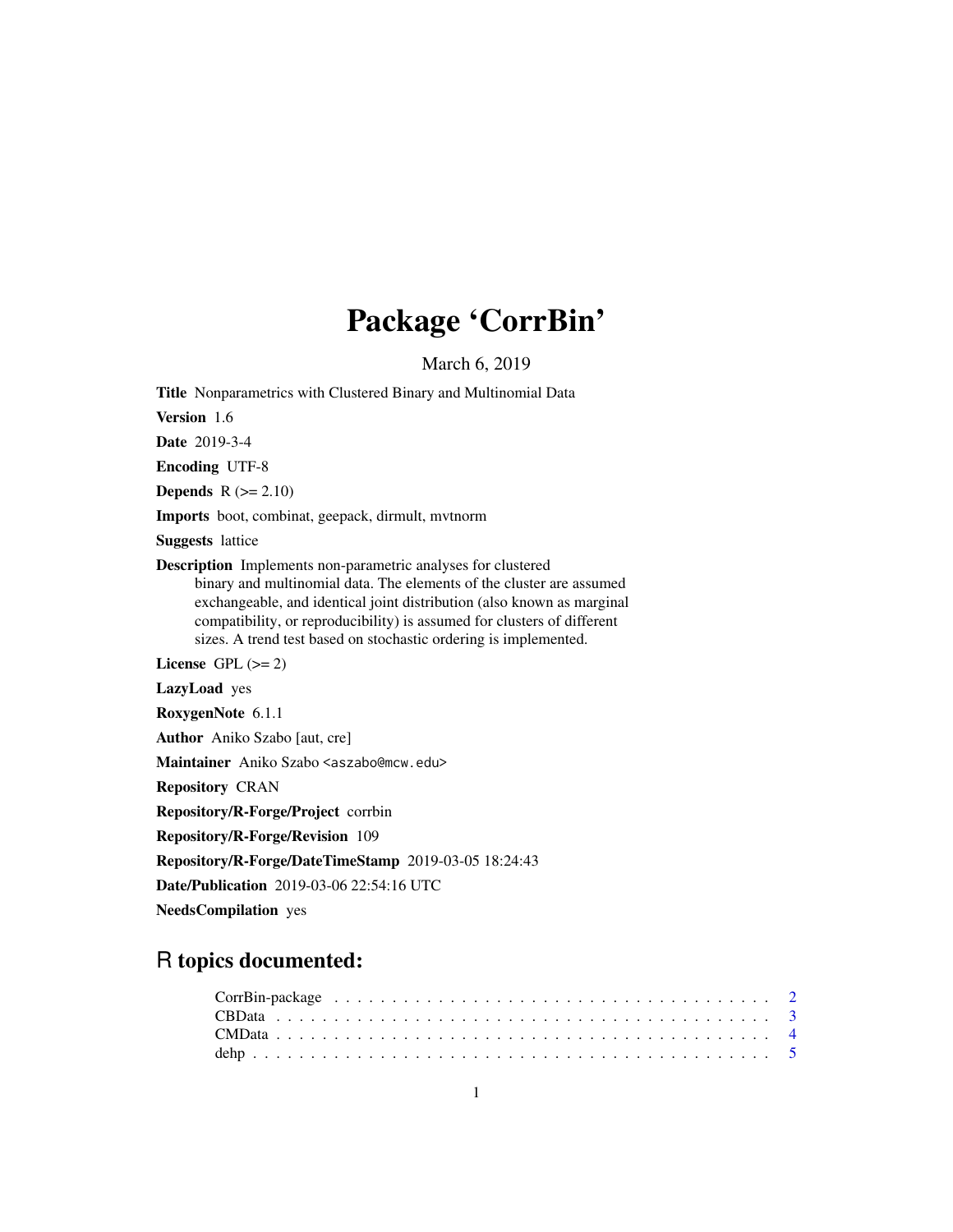<span id="page-1-0"></span>

| Index | 34              |
|-------|-----------------|
|       | 32              |
|       | 31              |
|       | 30              |
|       | 29              |
|       | 27              |
|       | -26             |
|       | 25              |
|       | 24              |
|       |                 |
|       |                 |
|       |                 |
|       |                 |
|       |                 |
|       |                 |
|       |                 |
|       |                 |
|       |                 |
|       | -12             |
|       | $\overline{10}$ |
|       | $\mathbf{Q}$    |
|       | 8               |
|       | $\overline{7}$  |
|       | -6              |

CorrBin-package *Nonparameterics for Correlated Binary and Multinomial Data*

# Description

This package implements nonparametric methods for analysing exchangeable binary and multinomial data with variable cluster sizes with emphasis on trend testing. The input should specify the treatment group, cluster-size, and the number of responses (i.e. the number of cluster elements with the outcome of interest) for each cluster.

# Details

| Package:  | CorrBin          |
|-----------|------------------|
| Type:     | Package          |
| Version:  | 1.5              |
| Date:     | 2014-12-18       |
| License:  | GPL <sub>2</sub> |
| LazyLoad: | yes              |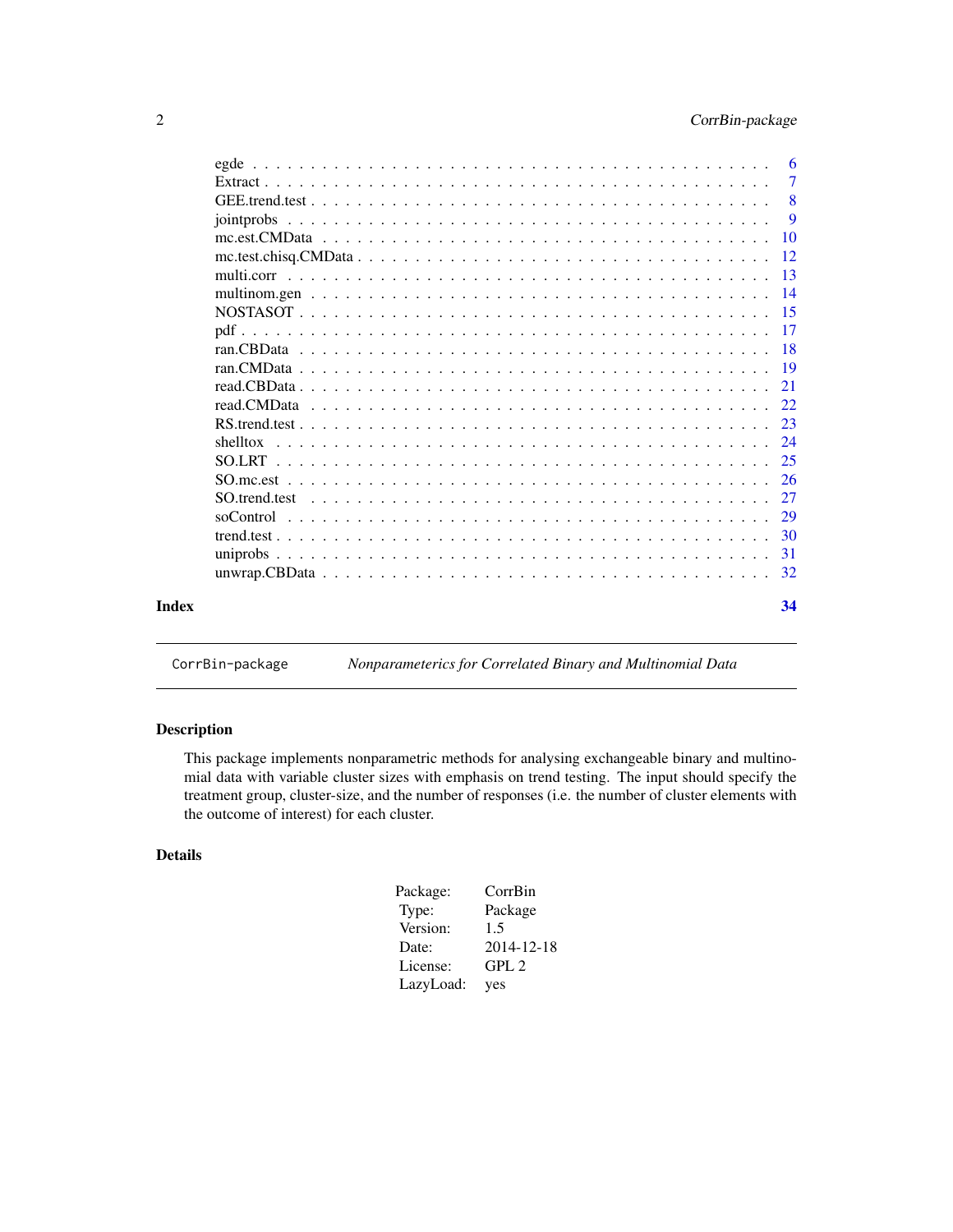#### <span id="page-2-0"></span>CBData 3

- The [CBData/](#page-2-1)[CMData](#page-3-1) and [read.CBData](#page-20-1)[/read.CMData](#page-21-1) functions create a 'CBData' or 'CM-Data' object used by the analysis functions.
- [ran.CBData](#page-17-1) and [ran.CMData](#page-18-1) can be used to generate random binary or multinomial data using a variety of distributions.
- [mc.test.chisq](#page-11-1) tests the assumption of marginal compatibility underlying all the methods, while mc. est estimates the distribution of the number of responses under marginal compatibility.
- Finally, [trend.test](#page-29-1) performs three different tests for trend along the treatment groups for binomial data.

#### Author(s)

Aniko Szabo

Maintainer: Aniko Szabo <aszabo@mcw.edu>

#### References

Szabo A, George EO. (2009) On the Use of Stochastic Ordering to Test for Trend with Clustered Binary Data. *Biometrika*

Stefanescu, C. & Turnbull, B. W. (2003) Likelihood inference for exchangeable binary data with varying cluster sizes. *Biometrics*, 59, 18-24

Pang, Z. & Kuk, A. (2007) Test of marginal compatibility and smoothing methods for exchangeable binary data with unequal cluster sizes. *Biometrics*, 63, 218-227

<span id="page-2-1"></span>CBData *Create a 'CBdata' object from a data frame.*

#### **Description**

The CBData function creates an object of class CBData that is used in further analyses. It identifies the variables that define treatment group, clustersize and the number of responses.

#### Usage

```
CBData(x, trt, clustersize, nresp, freq = NULL)
```

| $\mathsf{x}$ | a data frame with one row representing a cluster or potentially a set of clusters<br>of the same size and number of responses                                |
|--------------|--------------------------------------------------------------------------------------------------------------------------------------------------------------|
| trt          | the name of the variable that defines treatment group                                                                                                        |
| clustersize  | the name of the variable that defines cluster size                                                                                                           |
| nresp        | the name of the variable that defines the number of responses in the cluster                                                                                 |
| freg         | the name of the variable that defines the number of clusters represented by the<br>data row. If NULL, then each row is assumed to correspond to one cluster. |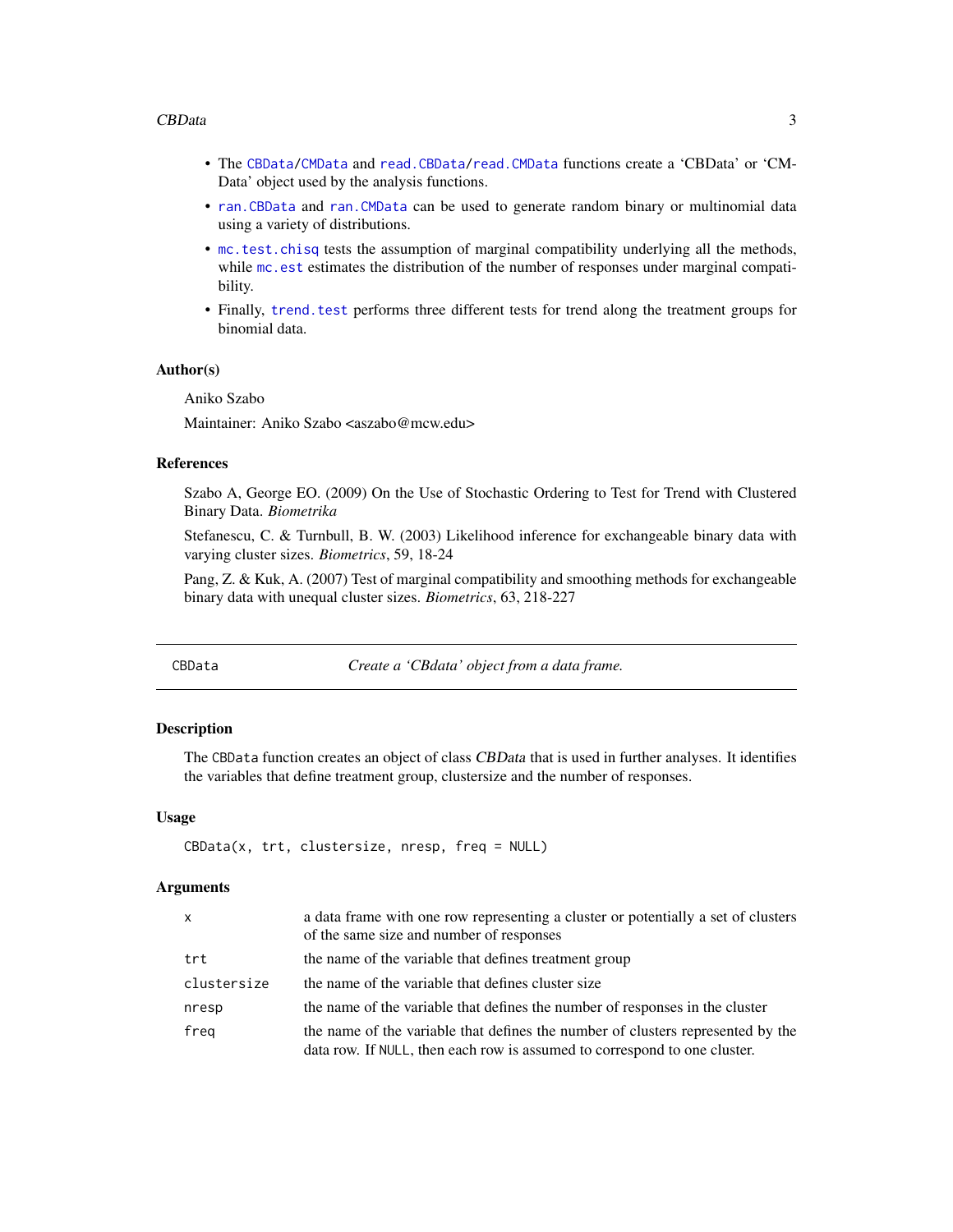# Value

A data frame with each row representing all the clusters with the same trt/size/number of responses, and standardized variable names:

| Trt         | factor, the treatment group                      |
|-------------|--------------------------------------------------|
| ClusterSize | numeric, the cluster size                        |
| NResp       | numeric, the number of responses                 |
| Freg        | numeric, number of clusters with the same values |

# Author(s)

Aniko Szabo

# See Also

[read.CBData](#page-20-1) for creating a CBData object directly from a file.

# Examples

```
data(shelltox)
sh <- CBData(shelltox, trt="Trt", clustersize="ClusterSize", nresp="NResp")
str(sh)
```
<span id="page-3-1"></span>CMData *Create a 'CMdata' object from a data frame.*

# Description

The CMData function creates an object of class CMData that is used in further analyses. It identifies the variables that define treatment group, clustersize and the number of responses for each outcome type.

# Usage

CMData(x, trt, nresp, clustersize = NULL, freq = NULL)

| X.  | a data frame with one row representing a cluster or potentially a set of clusters<br>of the same size and number of responses for each outcome |
|-----|------------------------------------------------------------------------------------------------------------------------------------------------|
| trt | the name of the variable that defines treatment group                                                                                          |

<span id="page-3-0"></span>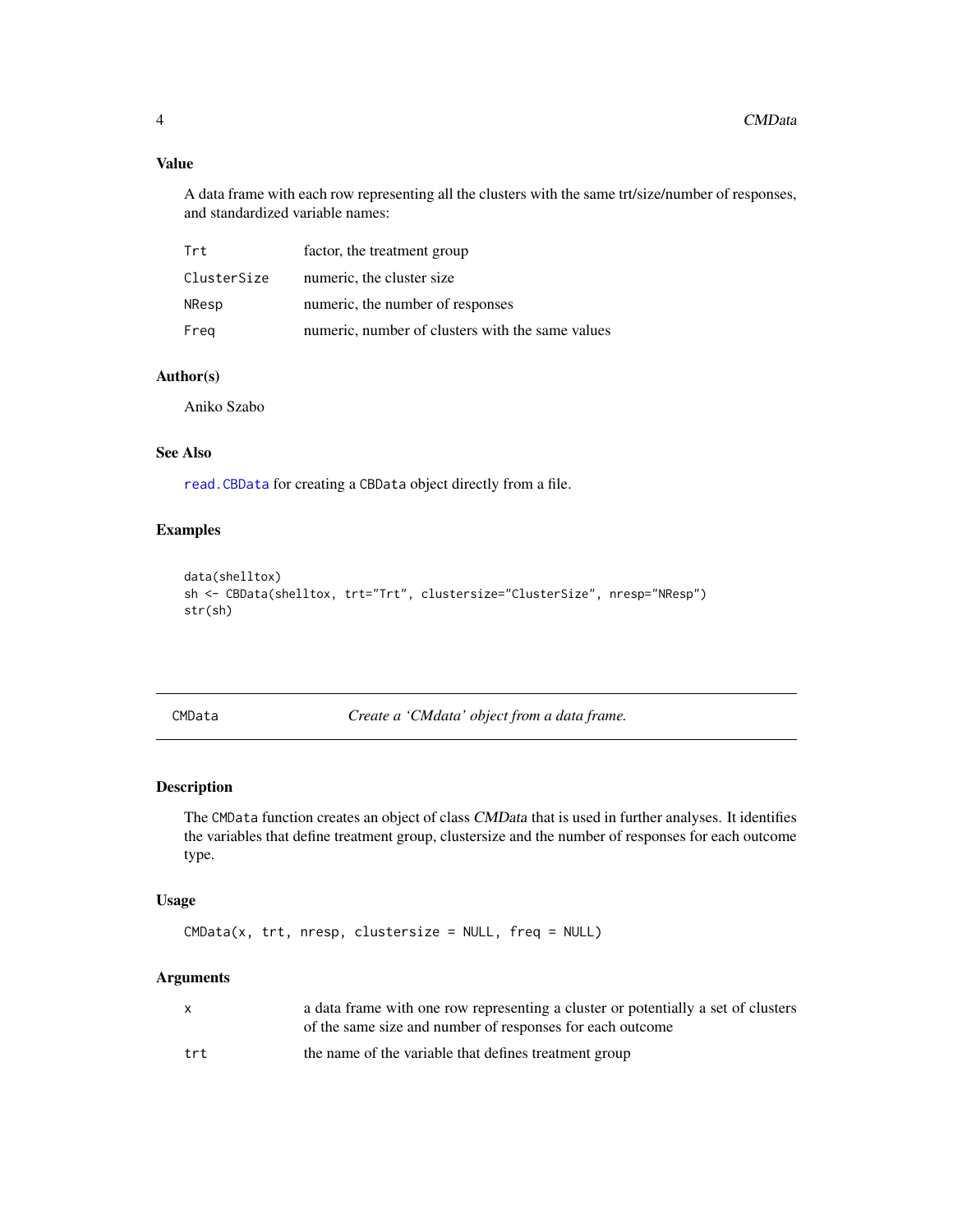<span id="page-4-0"></span>

| nresp       | either a character vector with the names or a numeric vector with indices of<br>the variables that define the number of responses in the cluster for each outcome<br>type. If clustersize is NULL, then it will be calculated assuming that the nresp<br>vector contains all the possible outcomes. If clustersize is given, then an<br>additional category is created for the excess cluster members. |
|-------------|--------------------------------------------------------------------------------------------------------------------------------------------------------------------------------------------------------------------------------------------------------------------------------------------------------------------------------------------------------------------------------------------------------|
| clustersize | the name or index of the variable that defines cluster size, or NULL. If NULL, its<br>value will be calculated by adding the counts from the nresp variables. If de-<br>fined, an additional response type will be created for the excess cluster members.                                                                                                                                             |
| freg        | the name or index of the variable that defines the number of clusters represented<br>by the data row. If NULL, then each row is assumed to correspond to one cluster.                                                                                                                                                                                                                                  |

#### Value

A data frame with each row representing all the clusters with the same trt/size/number of responses, and standardized variable names:

| Trt                       | factor, the treatment group                                          |
|---------------------------|----------------------------------------------------------------------|
| ClusterSize               | numeric, the cluster size                                            |
| $N$ Resp.1-- $N$ Resp.K+1 |                                                                      |
|                           | numeric, the number of responses for each of the $K+1$ outcome types |
| Freg                      | numeric, number of clusters with the same values                     |

#### Author(s)

Aniko Szabo

#### See Also

[read.CMData](#page-21-1) for creating a CMData object directly from a file.

# Examples

```
data(dehp)
dehp <- CMData(dehp, trt="Trt", nresp=c("NResp.1","NResp.2","NResp.3"))
str(dehp)
```
dehp *Developmental toxicology study of DEHP in mice*

# Description

This data set is based on a National Toxicology Program study on diethylhexyl phthalate, DEHP. Pregnant CD-1 mice were randomly assigned to receive 0, 250, 500, 1000, or 1500 ppm of DEHP in their feed during gestational days 0-17. The uterine contents of the mice were examined for toxicity endpoints prior to normal delivery. The possible outcomes are 1) malformation, 2) death or resorption, 3) no adverse event.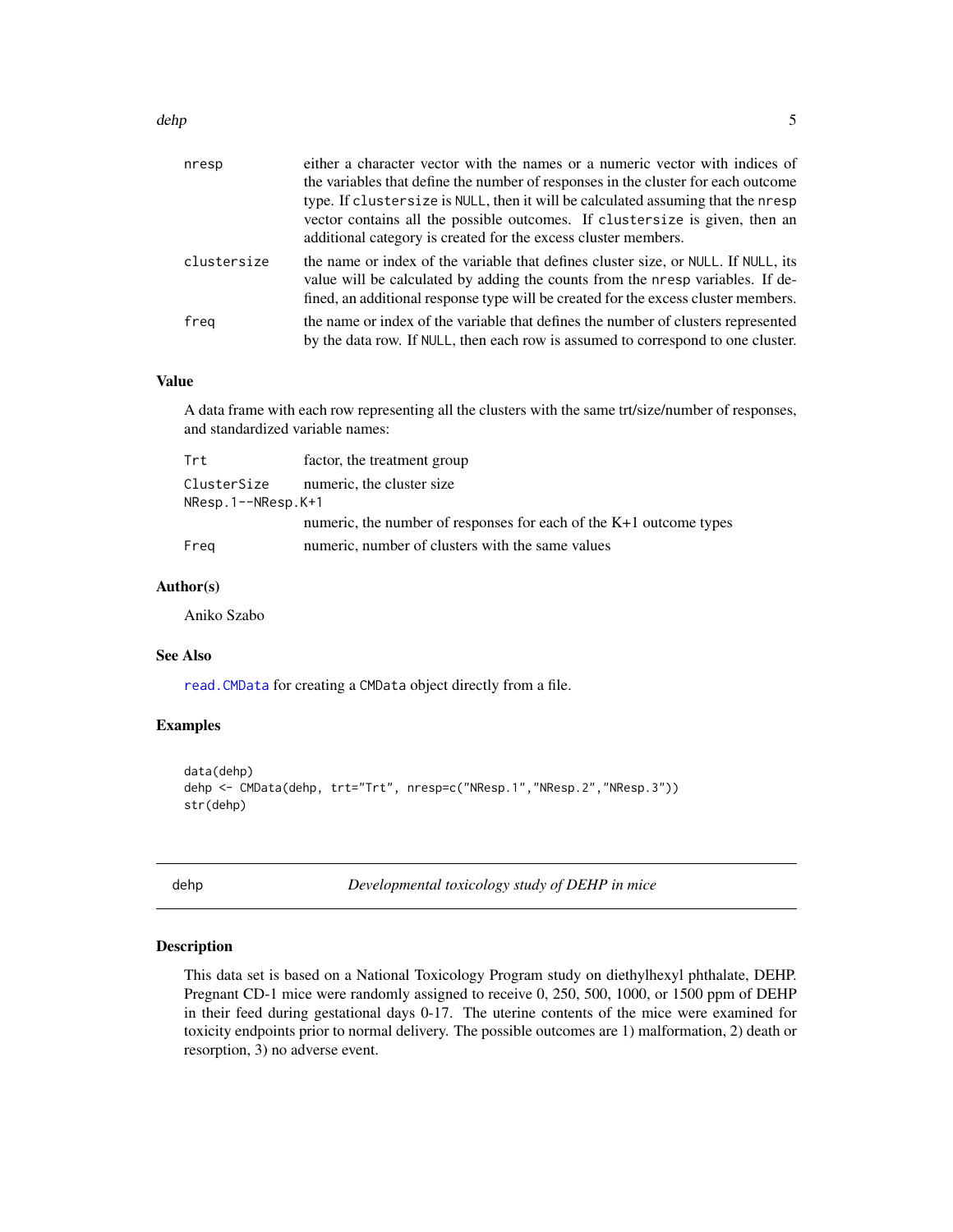#### <span id="page-5-0"></span>Usage

dehp

#### Format

A 'CMData' object, that is a data frame with the following variables

| Trt         | factor giving treatment group                                                |
|-------------|------------------------------------------------------------------------------|
| ClusterSize | the size of the litter                                                       |
| $N$ Resp.1  | the number of fetuses with a type 1 outcome (malformation)                   |
| NResp.2     | the number of fetuses with a type 2 outcome (death or resorption)            |
| NResp.3     | the number of fetuses with a type 3 outcome (normal)                         |
| Freq        | the number of litters with the given ClusterSize/NResp.1-NResp.3 combination |

# Source

National Toxicology Program, NTP Study TER84064.

# References

Tyl, R. W., Price, C. J., Marr, M. C., and Kimmel, C. A. (1988). Developmental toxicity evaluation of dietary di(2-ethylhexy)phthalate in Fischer 344 rats and CD-1 mice. *Fundamental and Applied Toxicology* 10, 395-412.

#### Examples

```
data(dehp)
library(lattice)
pl <- xyplot(NResp.1/ClusterSize + NResp.2/ClusterSize + NResp.3/ClusterSize ~ Trt,
        data=dehp, outer=TRUE, type=c("p","a"), jitter.x=TRUE)
pl$condlevels[[1]] <- c("Malformed", "Dead", "Normal")
print(pl)
```
egde *EGDE data*

#### Description

The data set is based on a developmental toxicity experiment on the effect of ethylene glycol diethyl ether (EGDE) on fetal development of New Zealand white rabbits. In the study, four groups of pregnant does were randomly assigned to dose levels \$0, 25, 50\$, and \$100\$ milligrams per kilogram body weight of EGDE. For each litter and at each dose level, the adverse response used is the combined number of fetal malformation and fetal death.

#### Usage

data(egde)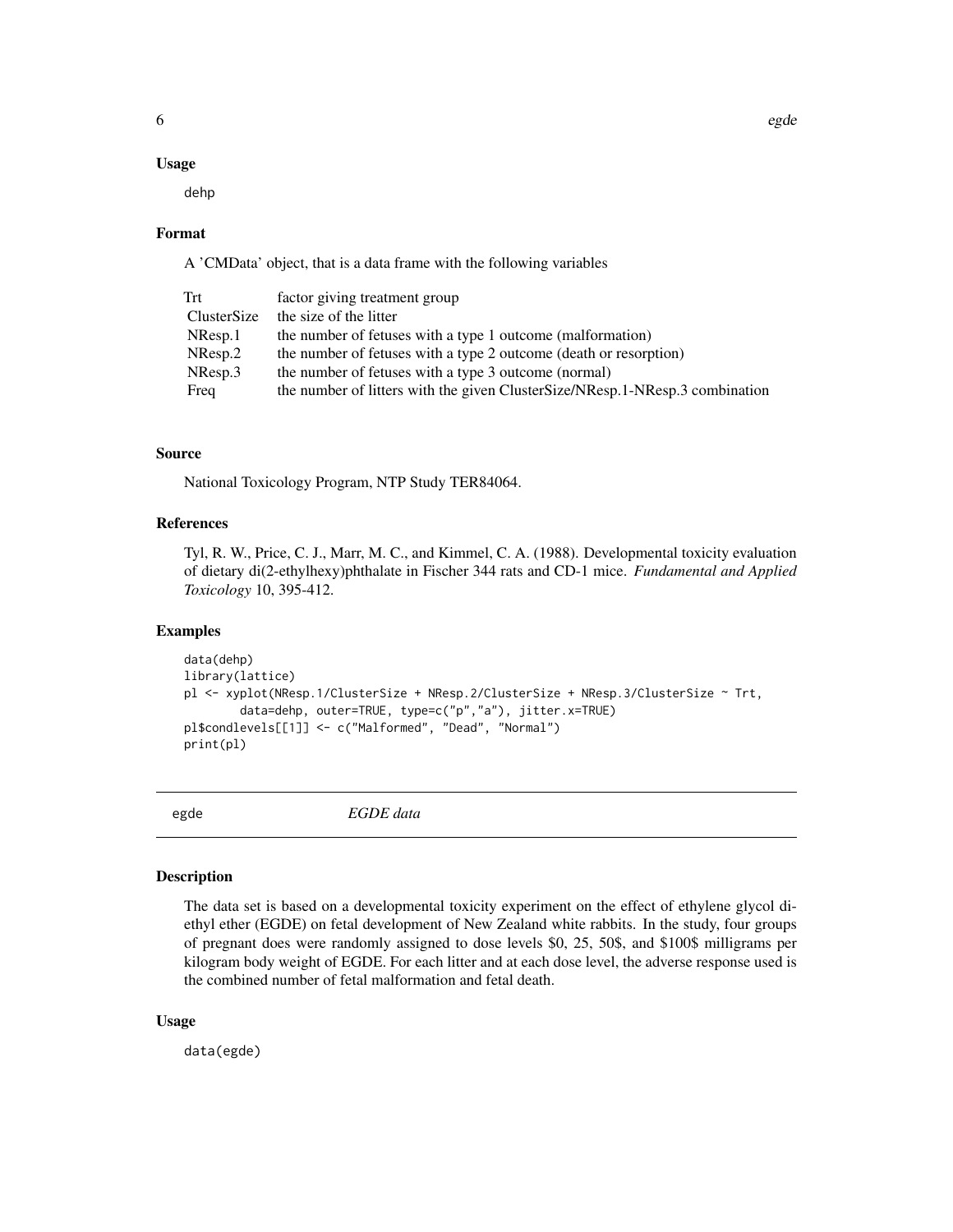#### <span id="page-6-0"></span>Extract 7 and 2008 and 2008 and 2008 and 2008 and 2008 and 2008 and 2008 and 2008 and 2008 and 2008 and 2008 and 2008 and 2008 and 2008 and 2008 and 2008 and 2008 and 2008 and 2008 and 2008 and 2008 and 2008 and 2008 and 2

# Format

A 'CBData' object, that is a data frame with the following variables

| Trt          | factor giving treatment group                                      |
|--------------|--------------------------------------------------------------------|
|              | ClusterSize the size of the litter                                 |
| <b>NResp</b> | the number of affected fetuses                                     |
| Freq         | the number of litters with the given ClusterSize/NResp combination |

#### Source

Krewski, D., Zhu, Y. \& Fung, K. (1995). Statistical analysis of overdispersed multinomial data from developmental toxicity studies. In *Statistics in Toxicology*, Ed. B. Morgan, pp.\ 151–179. New York: Oxford University Press.

# Examples

```
data(egde)
stripchart(I(NResp/ClusterSize)~Trt, cex=sqrt(egde$Freq), data=egde, pch=1,
           method="jitter", vertical=TRUE, ylab="Proportion affected")
```
Extract *Extract from a CBData or CMData object*

# Description

The extracting syntax works as for [\[.data.frame](#page-0-0), and in general the returned object is not a CBData or CMData object. However if the columns are not modified, then the result is still a CBData or CMData object with appropriate attributes preserved, and the unused levels of treatment groups dropped.

# Usage

```
## S3 method for class 'CBData'
x[i, j, drop]
## S3 method for class 'CMData'
```
x[i, j, drop]

| x    | CMData object.                                                                                                                                                                                                |
|------|---------------------------------------------------------------------------------------------------------------------------------------------------------------------------------------------------------------|
| i    | numeric, row index of extracted values                                                                                                                                                                        |
| j    | numeric, column index of extracted values                                                                                                                                                                     |
| drop | logical. If TRUE the result is coerced to the lowest possible dimension. The<br>default is the same as for $[$ . data. frame: to drop if only one column is left, but<br>not to drop if only one row is left. |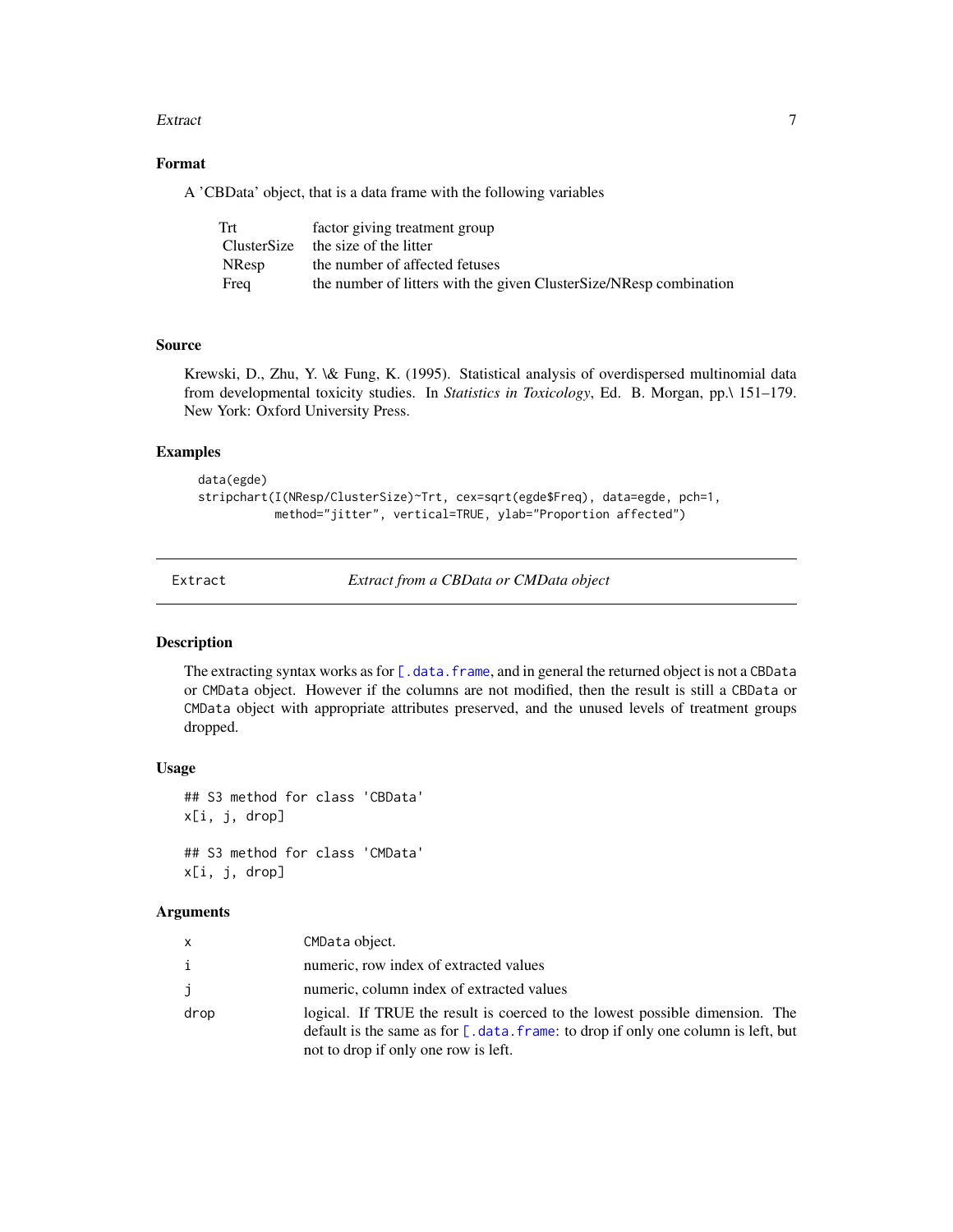# <span id="page-7-0"></span>Value

a CBData or CMData object

# Author(s)

Aniko Szabo

# See Also

CBData, [CMData](#page-3-1)

# Examples

```
data(shelltox)
str(shelltox[1:5,])
str(shelltox[1:5, 2:4])
```
data(dehp) str(dehp[1:5,]) str(dehp[1:5, 2:4])

<span id="page-7-1"></span>GEE.trend.test *GEE-based trend test*

# Description

GEE.trend.test implements a GEE based test for linear increasing trend for correlated binary data.

# Usage

```
GEE.trend.test(cbdata, scale.method = c("fixed", "trend", "all"))
```

| cbdata       | a CBData object                                                                                                                                                                                                                                                                                         |
|--------------|---------------------------------------------------------------------------------------------------------------------------------------------------------------------------------------------------------------------------------------------------------------------------------------------------------|
| scale.method | character string specifying the assumption about the change in the overdisper-<br>sion (scale) parameter across the treatment groups: "fixed" - constant scale pa-<br>rameter (default); "trend" - linear trend for the log of the scale parameter; "all" -<br>separate scale parameter for each group. |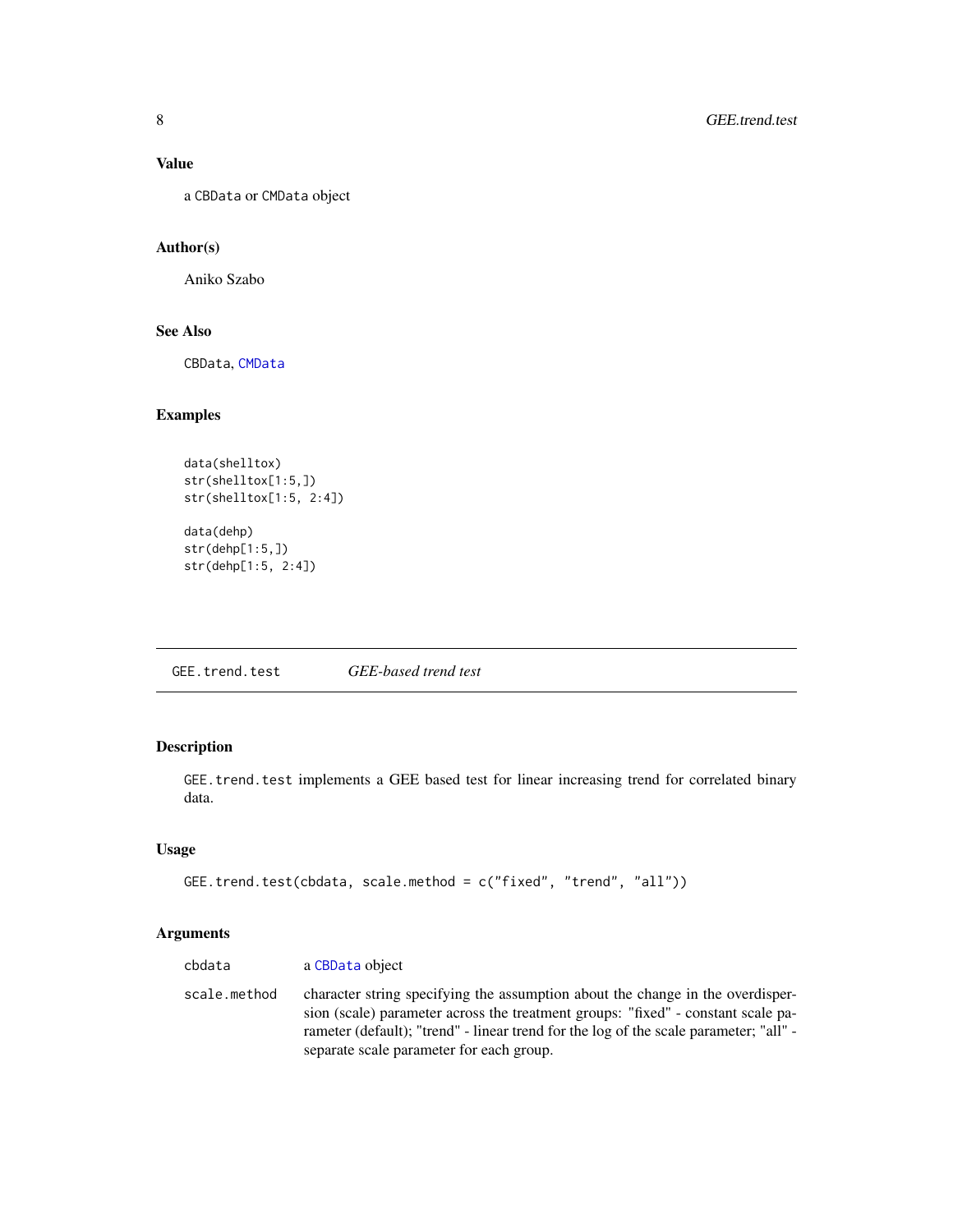#### <span id="page-8-0"></span>jointprobs 9

# Details

The actual work is performed by the [geese](#page-0-0) function of the geepack library. This function only provides a convenient wrapper to obtain the results in the same format as [RS.trend.test](#page-22-1) and [SO.trend.test](#page-26-1).

The implementation aims for testing for *increasing* trend, and a one-sided p-value is reported. The test statistic is asymptotically normally distributed, and a two-sided p-value can be easily computed if needed.

# Value

A list with components

| statistic | numeric, the value of the test statistic          |
|-----------|---------------------------------------------------|
| p.val     | numeric, asymptotic one-sided p-value of the test |

#### Author(s)

Aniko Szabo, aszabo@mcw.edu

#### See Also

[RS.trend.test](#page-22-1), [SO.trend.test](#page-26-1) for alternative tests; [CBData](#page-2-1) for constructing a CBData object.

#### Examples

data(shelltox) GEE.trend.test(shelltox, "trend")

<span id="page-8-1"></span>jointprobs *Estimate joint event probabilities for multinomial data*

#### Description

An exchangeable multinomial distribution with  $K + 1$  categories  $O_1, \ldots, O_{K+1}$ , can be parameterized by the joint probabilities of events

$$
\tau_{r_1,\ldots,r_K|n} = P\big[X_1 = \cdots = X_{r_1} = O_1, \ldots, X_{\sum_{i=1}^{K-1} r_i + 1} = \cdots = X_{\sum_{i=1}^{K} r_i} = O_K\big]
$$

where  $r_i \geq 0$  and  $r_1 + \cdots + r_K \leq n$ . The jointprobs function estimates these probabilities under various settings. Note that when some of the  $r_i$ 's equal zero, then no restriction on the number of outcomes of the corresponding type are imposed, so the resulting probabilities are marginal.

#### Usage

```
jointprobs(cmdata, type = c("averaged", "cluster", "mc"))
```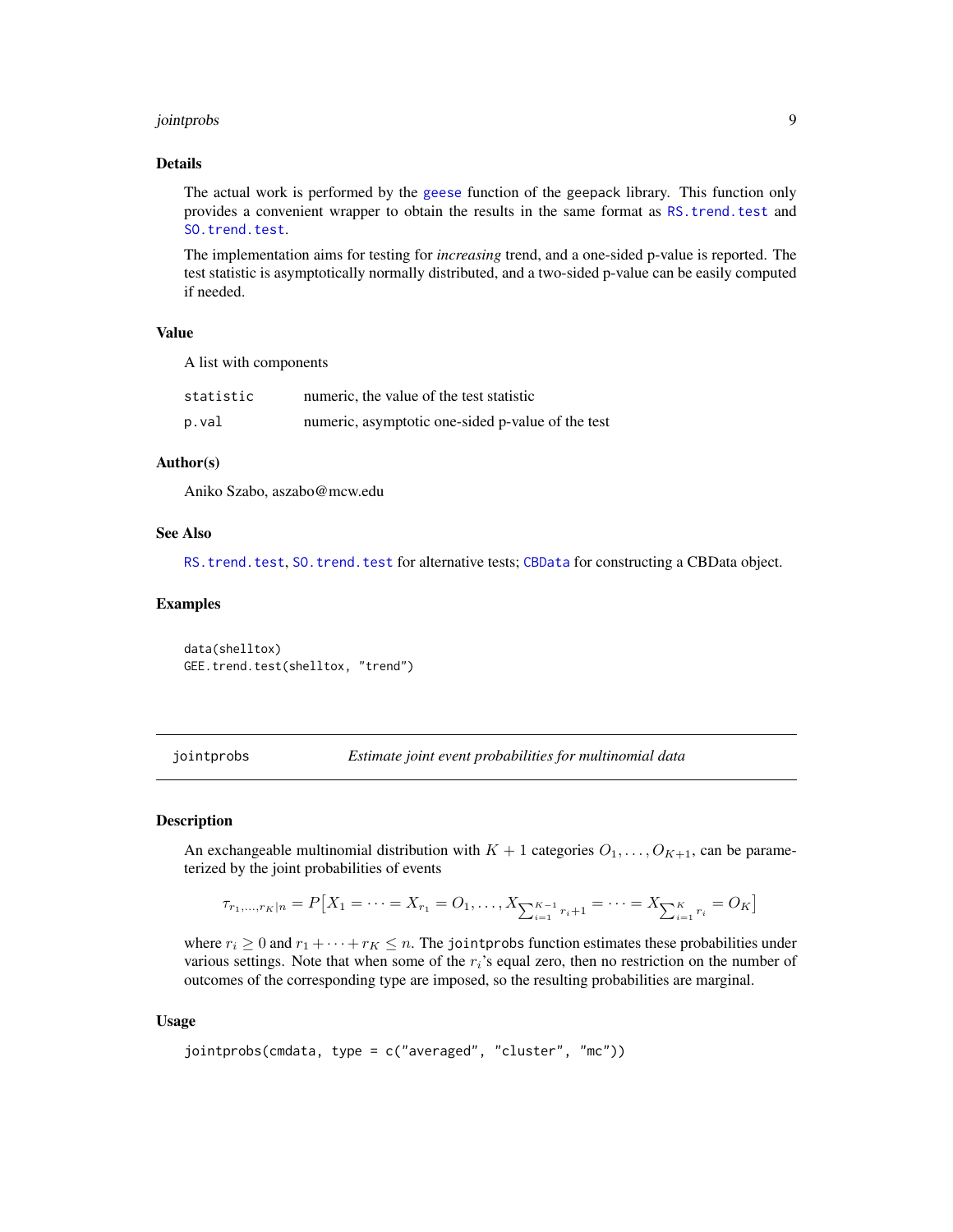#### <span id="page-9-0"></span>Arguments

| cmdata | a CMData object                                                                                 |
|--------|-------------------------------------------------------------------------------------------------|
| type   | character string describing the desired type of estimate:                                       |
|        | • "averaged" - averaged over the observed cluster-size distribution within<br>each treatment    |
|        | • "cluster" - separately for each cluster size within each treatment                            |
|        | • "mc" - assuming marginal compatibility, ie that $\tau$ does not depend on the<br>cluster-size |

#### Value

a list with an array of estimates for each treatment. For a multinomial distribution with  $K + 1$ categories the arrays will have either  $K + 1$  or K dimensions, depending on whether cluster-size specific estimates (type="cluster") or pooled estimates (type="averaged" or type="mc") are requested. For the cluster-size specific estimates the first dimension is the cluster-size. Each additional dimension is a possible outcome.

#### See Also

[mc.est](#page-9-1) for estimating the distribution under marginal compatibility, [uniprobs](#page-30-1) and [multi.corr](#page-12-1) for extracting the univariate marginal event probabilities, and the within-multinomial correlations from the joint probabilities.

#### Examples

```
data(dehp)
# averaged over cluster-sizes
tau.ave <- jointprobs(dehp, type="ave")
# averaged P(X1=X2=O1, X3=O2) in the 1500 dose group
tau.ave[["1500"]]["2","1"] # there are two type-1, and one type-2 outcome
#plot P(X1=O1) - the marginal probability of a type-1 event over cluster-sizes
tau <- jointprobs(dehp, type="cluster")
ests <- as.data.frame(lapply(tau, function(x)x[,"1","0"]))
matplot(ests, type="b")
```
mc.est.CMData *Distribution of the number of responses assuming marginal compatibility.*

# <span id="page-9-1"></span>Description

The mc.est function estimates the distribution of the number of responses in a cluster under the assumption of marginal compatibility: information from all cluster sizes is pooled. The estimation is performed independently for each treatment group.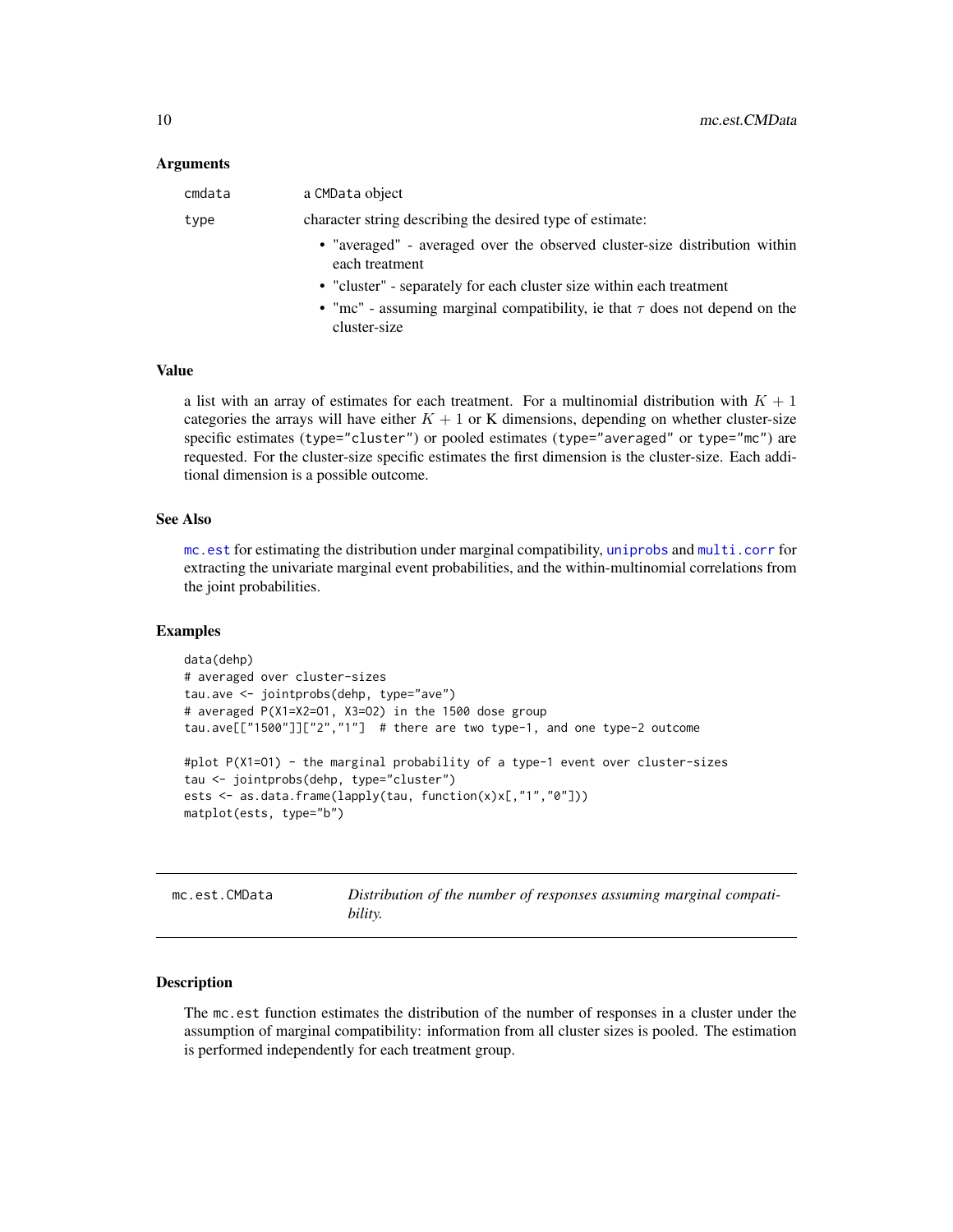# <span id="page-10-0"></span>mc.est.CMData 11

# Usage

```
## S3 method for class 'CMData'
mc.est(object,eps = 1e-06, ...)## S3 method for class 'CBData'
mc.est(object, ...)
mc.est(object, ...)
```
# Arguments

| object                  | a CBData or CMData object                                                      |
|-------------------------|--------------------------------------------------------------------------------|
| eps                     | numeric; EM iterations proceed until the sum of squared changes fall below eps |
| $\cdot$ $\cdot$ $\cdot$ | other potential arguments; not currently used                                  |

# Details

The EM algorithm given by Stefanescu and Turnbull (2003) is used for the binary data.

#### Value

For CMData: A data frame giving the estimated pdf for each treatment and clustersize. The probabilities add up to 1 for each Trt/ClusterSize combination. It has the following columns:

| Prob                    | numeric, the probability of NResp responses in a cluster of size Cluster Size in |
|-------------------------|----------------------------------------------------------------------------------|
|                         | group Trt                                                                        |
| Trt                     | factor, the treatment group                                                      |
| ClusterSize             | numeric, the cluster size                                                        |
| $N$ Resp.1 - $N$ Resp.K |                                                                                  |
|                         | numeric, the number of responses of each type                                    |
|                         |                                                                                  |

For CBData: A data frame giving the estimated pdf for each treatment and clustersize. The probabilities add up to 1 for each Trt/ClusterSize combination. It has the following columns:

| Prob        | numeric, the probability of NResp responses in a cluster of size Cluster Size in<br>group Trt |
|-------------|-----------------------------------------------------------------------------------------------|
| Trt         | factor, the treatment group                                                                   |
| ClusterSize | numeric, the cluster size                                                                     |
| NResp       | numeric, the number of responses                                                              |

#### Note

For multinomial data, the implementation is curerntly written in R, so it is not very fast.

# Author(s)

Aniko Szabo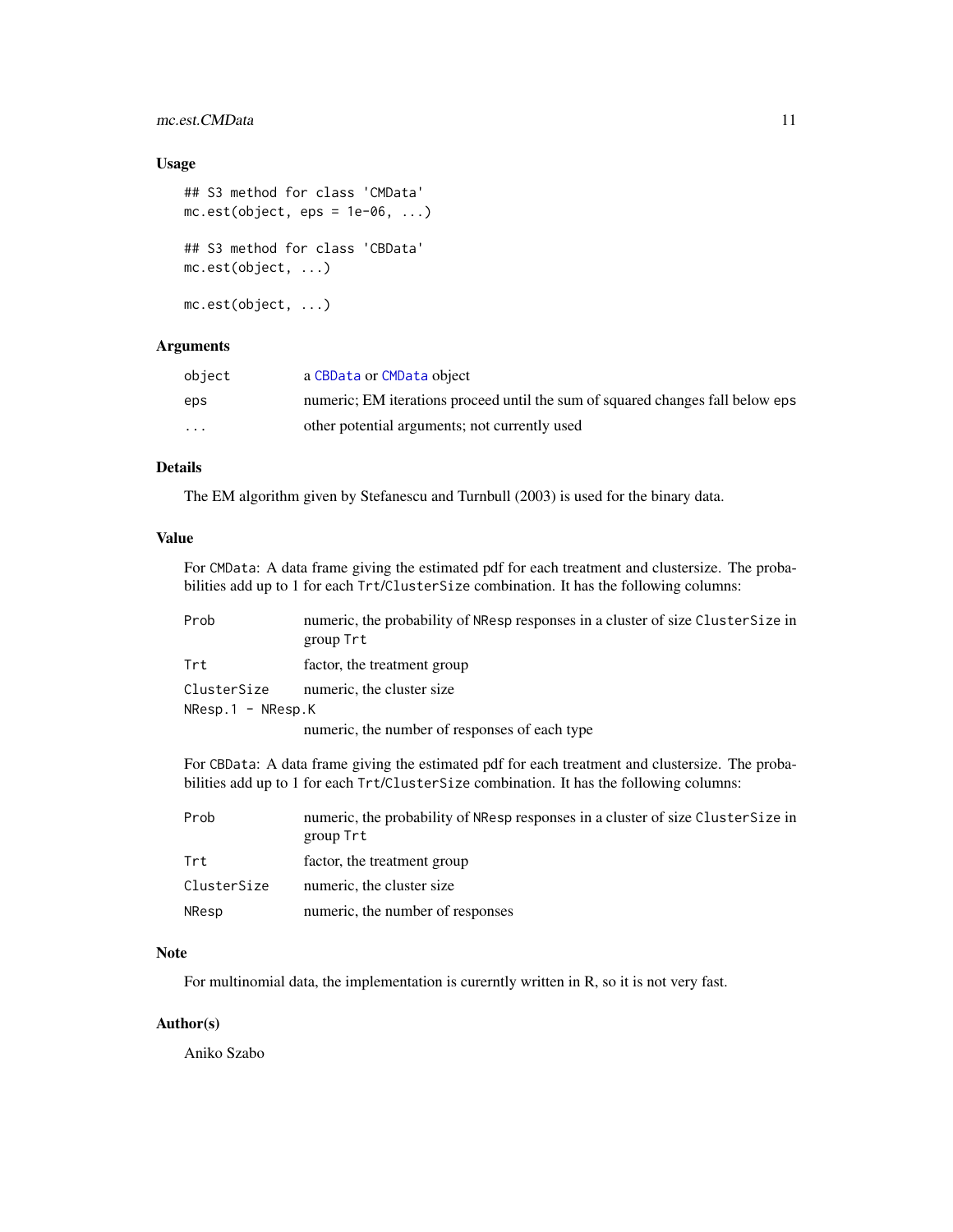#### References

Stefanescu, C. & Turnbull, B. W. (2003) Likelihood inference for exchangeable binary data with varying cluster sizes. *Biometrics*, 59, 18-24

#### Examples

```
data(dehp)
dehp.mc <- mc.est(subset(dehp, Trt=="0"))
subset(dehp.mc, ClusterSize==2)
data(shelltox)
sh.mc <- mc.est(shelltox)
library(lattice)
```

```
xyplot(Prob~NResp|factor(ClusterSize), groups=Trt, data=sh.mc, subset=ClusterSize>0,
   type="l", as.table=TRUE, auto.key=list(columns=4, lines=TRUE, points=FALSE),
  xlab="Number of responses", ylab="Probability P(R=r|N=n)")
```
mc.test.chisq.CMData *Test the assumption of marginal compatibility*

# <span id="page-11-1"></span>Description

mc.test.chisq tests whether the assumption of marginal compatibility is violated in the data.

#### Usage

```
## S3 method for class 'CMData'
mc.test.chisq(object, ...)
## S3 method for class 'CBData'
mc.test.chisq(object, ...)
mc.test.chisq(object, ...)
```
# Arguments

| object   | a CBData or CMData object                     |
|----------|-----------------------------------------------|
| $\cdots$ | other potential arguments; not currently used |

#### Details

The assumption of marginal compatibility (AKA reproducibility or interpretability) implies that the marginal probability of response does not depend on clustersize. Stefanescu and Turnbull (2003), and Pang and Kuk (2007) developed a Cochran-Armitage type test for trend in the marginal probability of success as a function of the clustersize. mc.test.chisq implements a generalization of that test extending it to multiple treatment groups.

<span id="page-11-0"></span>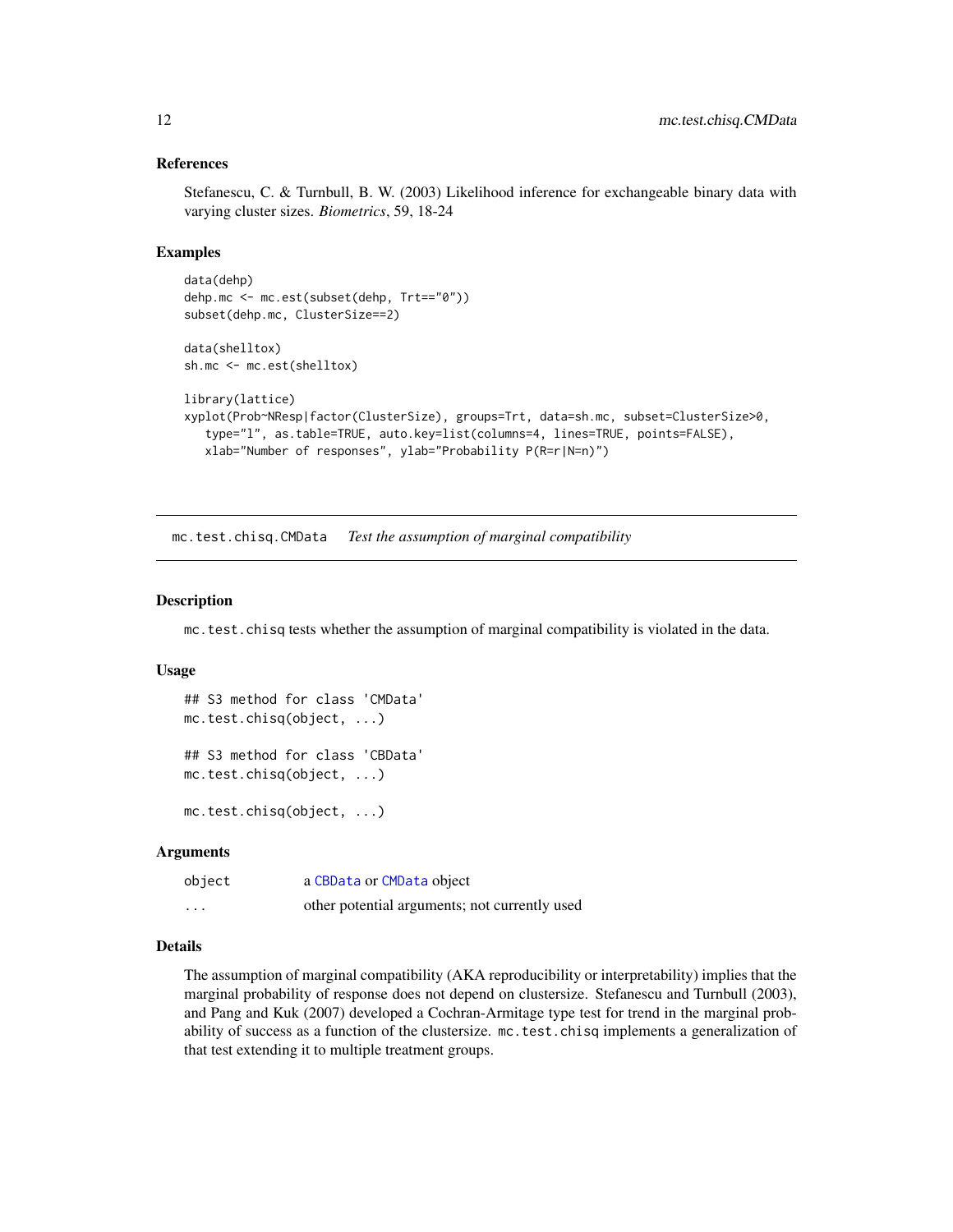#### <span id="page-12-0"></span>multi.corr 13

# Value

A list with the following components:

| overall.chi | the test statistic; sum of the statistics for each group            |
|-------------|---------------------------------------------------------------------|
| overall.p   | p-value of the test                                                 |
| individual  | a list of the results of the test applied to each group separately: |
|             | • chi.sq the test statistic for the group                           |
|             | • p p-value for the group                                           |

#### Author(s)

Aniko Szabo

#### References

Stefanescu, C. & Turnbull, B. W. (2003) Likelihood inference for exchangeable binary data with varying cluster sizes. *Biometrics*, 59, 18-24

Pang, Z. & Kuk, A. (2007) Test of marginal compatibility and smoothing methods for exchangeable binary data with unequal cluster sizes. *Biometrics*, 63, 218-227

# See Also

[mc.est](#page-9-1) for estimating the distribution under marginal compatibility.

# Examples

data(dehp) mc.test.chisq(dehp)

data(shelltox) mc.test.chisq(shelltox)

<span id="page-12-1"></span>multi.corr *Extract correlation coefficients from joint probability arrays*

# Description

Calculates the within- and between-outcome correlation coefficients for exchangeable correlated multinomial data based on joint probability estimates calculated by the [jointprobs](#page-8-1) function. These determine the variance inflation due the cluster structure.

#### Usage

```
multi.corr(jp, type = attr(jp, "type"))
```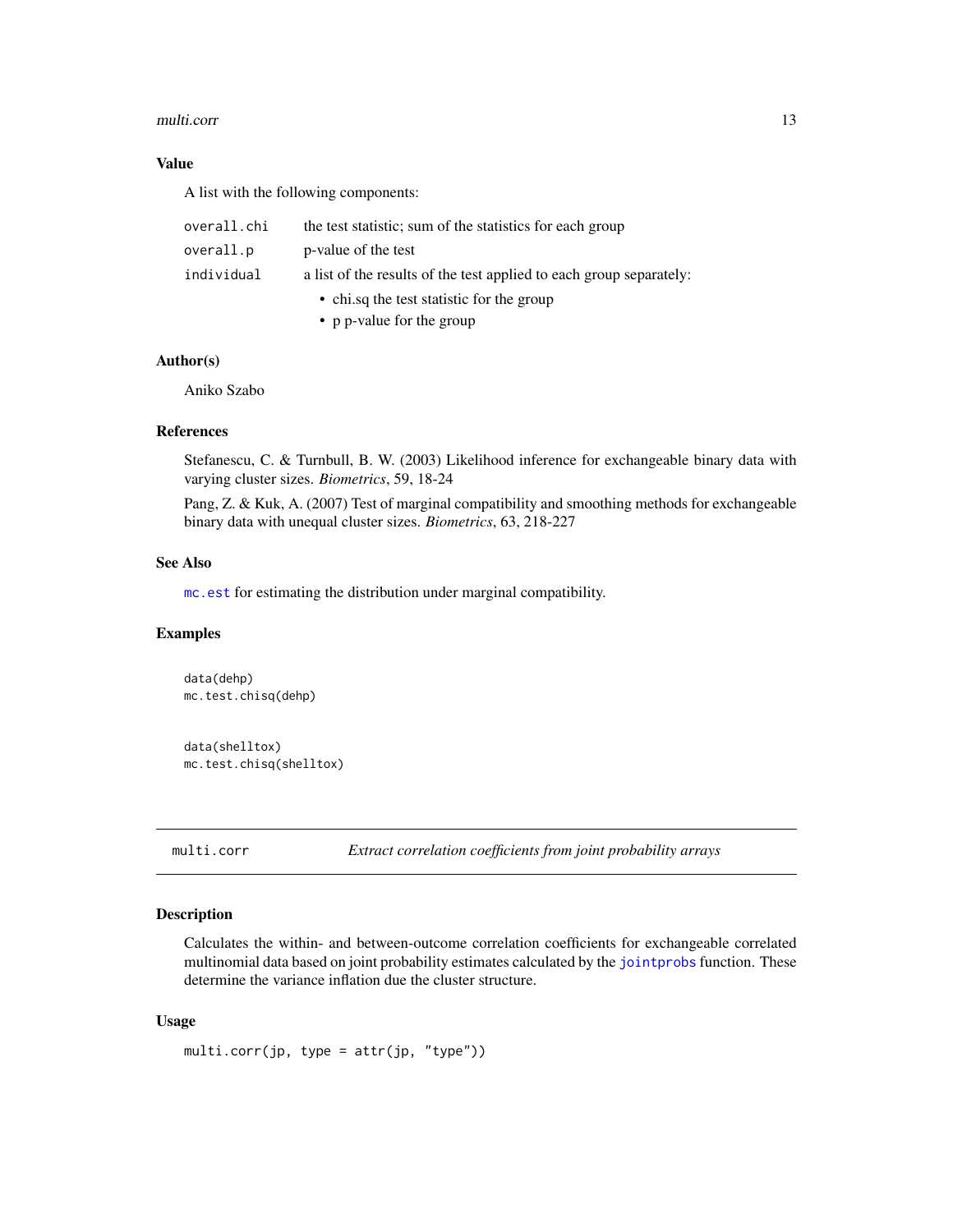#### <span id="page-13-0"></span>Arguments

| .JP  | the output of joint probability arrays by treatment                              |
|------|----------------------------------------------------------------------------------|
| type | one of c("averaged","cluster","mc") - the type of joint probability. By default, |
|      | the type attribute of jp is used.                                                |

#### Details

If  $R_i$  and  $R_j$  is the number of events of type i and j, respectively, in a cluster of size n, then

$$
Var(R_i) = np_i(1 - p_i)(1 + (n - 1)\phi_{ii})
$$
  
\n
$$
Cov(R_i, R_j) = -np_i p_j(1 + (n - 1)\phi_{ij})
$$

where  $p_i$  and  $p_j$  are the marginal event probabilities and  $\phi_{ij}$  are the correlation coefficients computed by multi.corr.

# Value

a list of estimated correlation matrices by treatment group. If cluster-size specific estimates were requested ((type="cluster")), then each list elements are a list of these matrices for each cluster size.

#### See Also

[jointprobs](#page-8-1) for calculating the joint probability arrays

#### Examples

data(dehp) tau <- jointprobs(dehp, type="averaged") multi.corr(tau)

<span id="page-13-1"></span>multinom.gen *Functions for generating multinomial outcomes*

# Description

These are built-in functions to be used by [ran.CMData](#page-18-1) for generating random multinomial data.

#### Usage

```
mg.Resample(n, clustersizes, param)
mg.DirMult(n, clustersizes, param)
mg.LogitNorm(n, clustersizes, param)
mg.MixMult(n, clustersizes, param)
```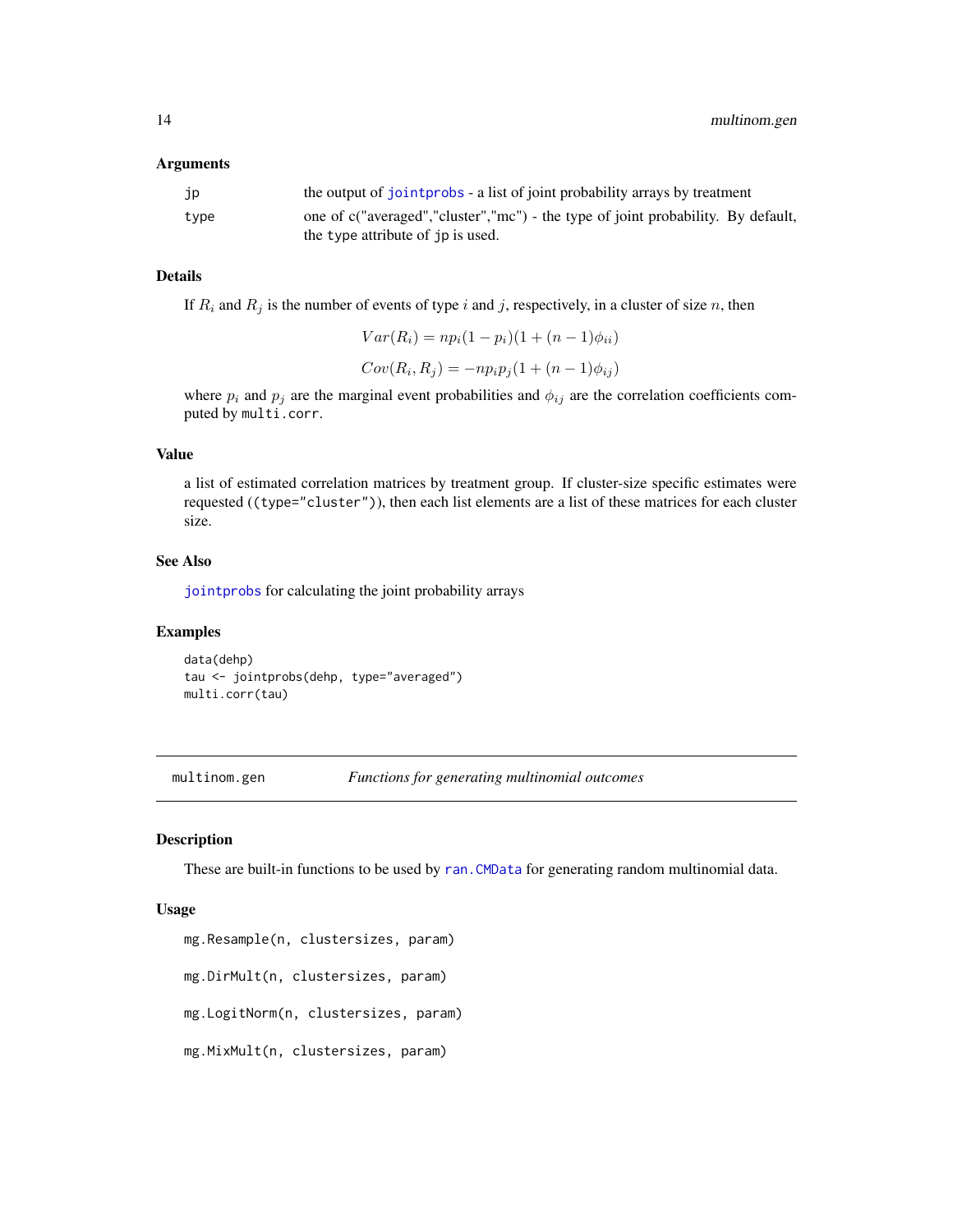#### <span id="page-14-0"></span>NOSTASOT 15

#### **Arguments**

| n            | number of independent clusters to generate             |
|--------------|--------------------------------------------------------|
| clustersizes | an integer vector specifying the sizes of the clusters |
| param        | a list of parameters for each specific generator       |

#### Details

For mg. Resample: the param list should be list(param=...), in which the CMData object to be resampled is passed.

For **mg.DirMult**: the param list should be list (shape= $\dots$ ), in which the parameter vector of the Dirichlet distribution is passed (see [rdirichlet\)](#page-0-0).

For **mg.LogitNorm**: the param list should be  $list(mu=...,sigmaa=-...)$ , in which the mean vector and covariance matrix of the underlying Normal distribution are passed. If sigma is NULL (or missing), then an identity matrix is assumed. They should have *K-1* dimensions for a *K*-variate multinomial.

For **mg.MixMult**: the param list should be  $list(q=...,m=...),$  in which the vector of mixture probabilities q and the matrix m of logit-transformed means of each component are passed. For a *K*-variate multinomial, the matrixm should have *K-1* columns and length(q) rows.

NOSTASOT *Finding the NOSTASOT dose*

#### Description

The NOSTASOT dose is the No-Statistical-Significance-Of-Trend dose – the largest dose at which no trend in the rate of response has been observed. It is often used to determine a safe dosage level for a potentially toxic compound.

#### Usage

```
NOSTASOT(cbdata, test = c("RS", "GEE", "GEEtrend", "GEEall", "SO"),
  exact = test == "SO", R = 100, sig.level = 0.05,
  control = soControl()
```

| cbdata    | a CBData object                                                                                                                                                                        |
|-----------|----------------------------------------------------------------------------------------------------------------------------------------------------------------------------------------|
| test      | character string defining the desired test statistic. See trend, test for details.                                                                                                     |
| exact     | logical, should an exact permutation test be performed. See trend. test for<br>details.                                                                                                |
| R         | integer, number of permutations for the exact test                                                                                                                                     |
| sig.level | numeric between 0 and 1, significance level of the test                                                                                                                                |
| control   | an optional list of control settings for the stochastic order ("SO") test, usually<br>a call to soControl. See there for the names of the settable control values and<br>their effect. |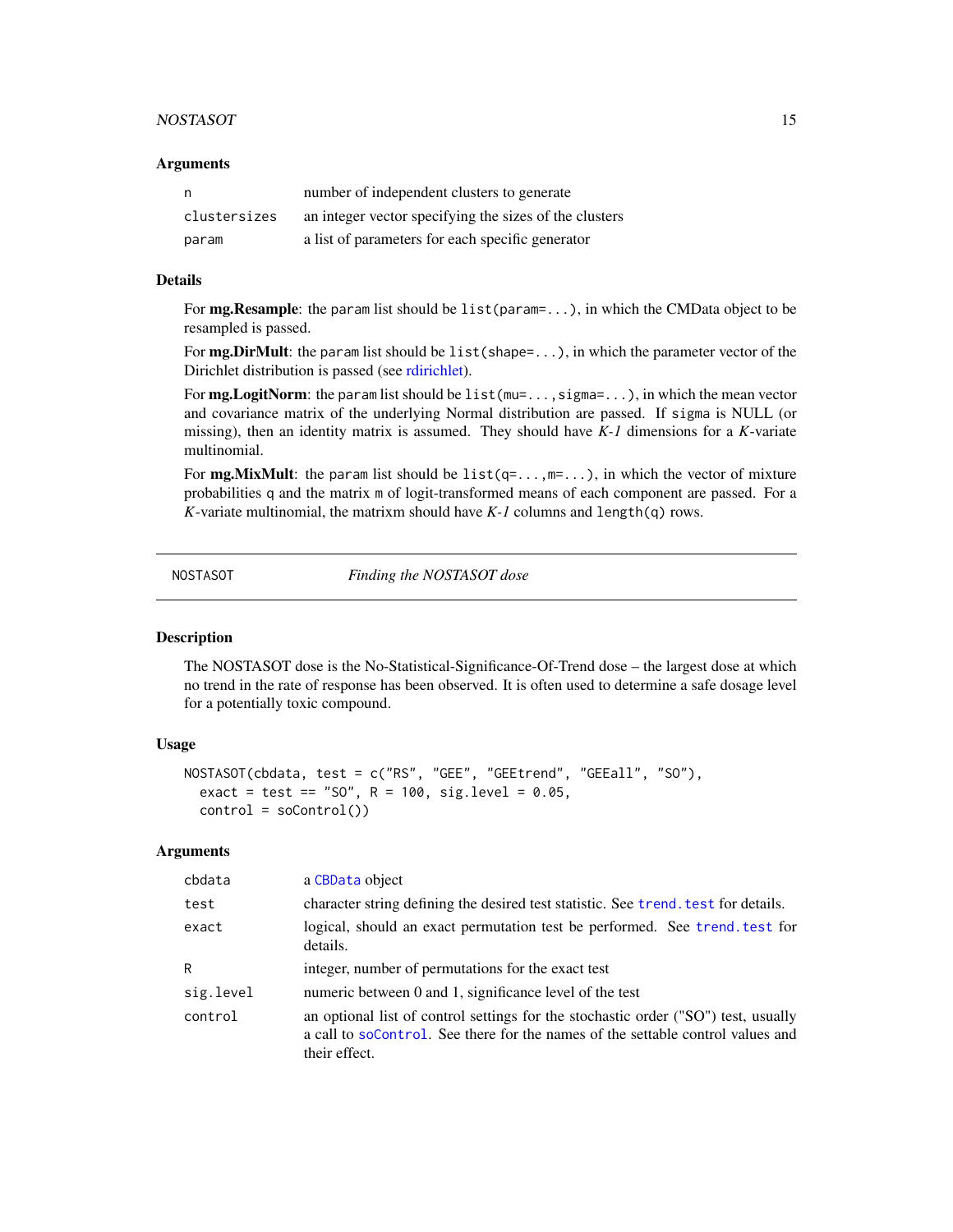# Details

A series of hypotheses about the presence of an increasing trend overall, with all but the last group, all but the last two groups, etc. are tested. Since this set of hypotheses forms a closed family, one can test these hypotheses in a step-down manner with the same sig.level type I error rate at each step and still control the family-wise error rate.

The NOSTASOT dose is the largest dose at which the trend is not statistically significant. If the trend test is not significant with all the groups included, the largest dose is the NOSTASOT dose. If the testing sequence goes down all the way to two groups, and a significant trend is still detected, the lowest dose is the NOSTASOT dose. This assumes that the lowest dose is a control group, and this convention might not be meaningful otherwise.

# Value

a list with two components

| NOSTASOT | character string identifying the NOSTASOT dose.                 |
|----------|-----------------------------------------------------------------|
|          | numeric vector of the p-values of the tests actually performed. |

The last element corresponds to all doses included, and will not be missing. p-values for tests that were not actually performed due to the procedure stopping are set to NA.

#### Author(s)

Aniko Szabo, aszabo@mcw.edu

# References

Tukey, J. W.; Ciminera, J. L. & Heyse, J. F. (1985) Testing the statistical certainty of a response to increasing doses of a drug. *Biometrics* 41, 295-301.

# See Also

trend. test for details about the available trend tests.

# Examples

```
data(shelltox)
NOSTASOT(shelltox, test="RS")
```
<span id="page-15-0"></span>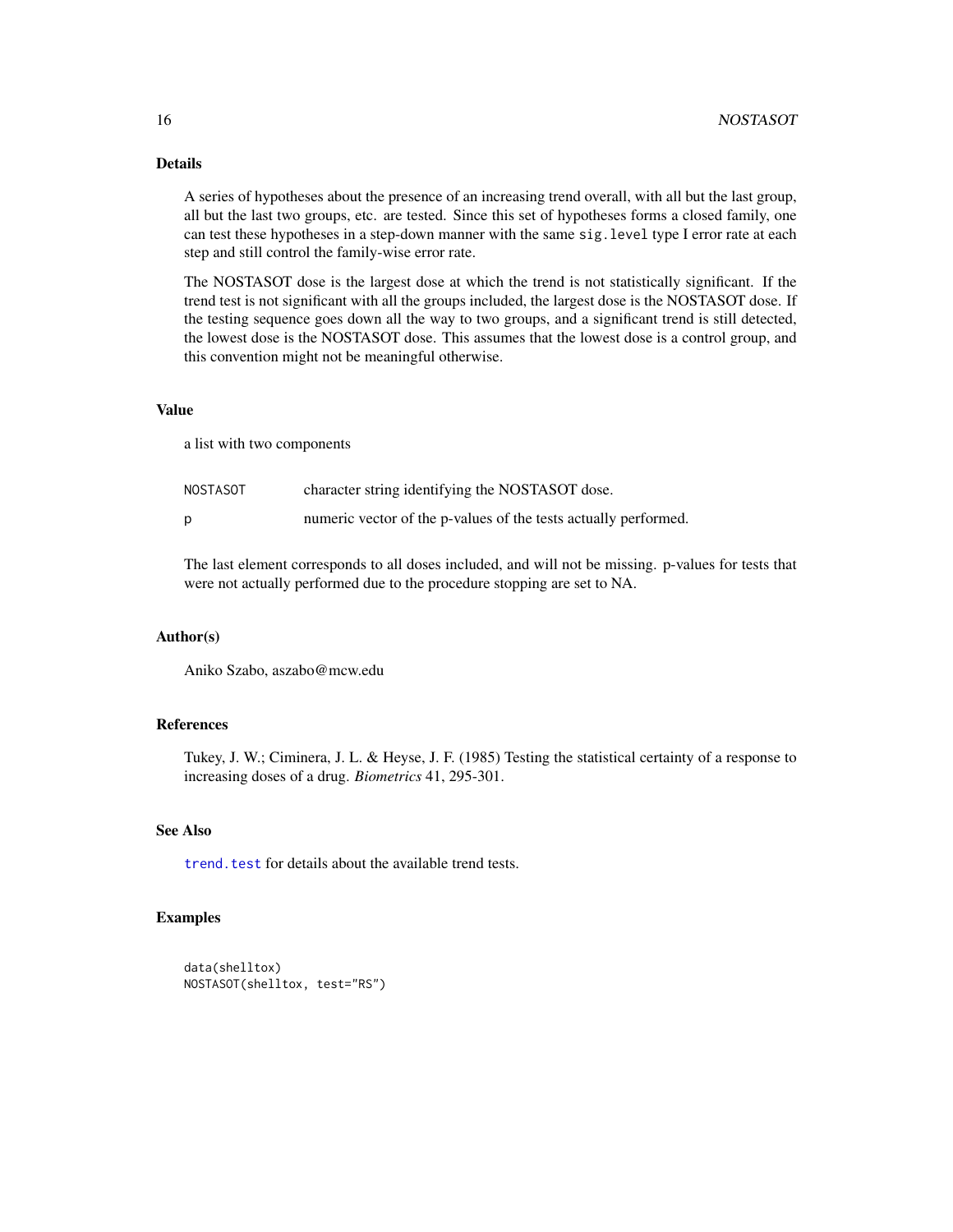<span id="page-16-1"></span><span id="page-16-0"></span>qpower.pdf and betabin.pdf calculate the probability distribution function for the number of responses in a cluster of the q-power and beta-binomial distributions, respectively.

#### Usage

```
betabin.pdf(p, rho, n)
```
qpower.pdf(p, rho, n)

#### Arguments

| p   | numeric, the probability of success.                               |
|-----|--------------------------------------------------------------------|
| rho | numeric between 0 and 1 inclusive, the within-cluster correlation. |
| n   | integer, cluster size.                                             |

# Details

The pdf of the q-power distribution is

$$
P(X = x) = {n \choose x} \sum_{k=0}^{x} (-1)^k {x \choose k} q^{(n-x+k)^{\gamma}},
$$

 $x = 0, \ldots, n$ , where  $q = 1 - p$ , and the intra-cluster correlation

$$
\rho = \frac{q^{2^{\gamma}} - q^2}{q(1-q)}.
$$

The pdf of the beta-binomial distribution is

$$
P(X = x) = {n \choose x} \frac{B(\alpha + x, n + \beta - x)}{B(\alpha, \beta)},
$$

 $x = 0, \dots, n$ , where  $\alpha = p \frac{1-\rho}{\rho}$ , and  $\alpha = (1-p) \frac{1-\rho}{\rho}$ .

# Value

a numeric vector of length  $n + 1$  giving the value of  $P(X = x)$  for  $x = 0, \ldots, n$ .

#### Author(s)

Aniko Szabo, aszabo@mcw.edu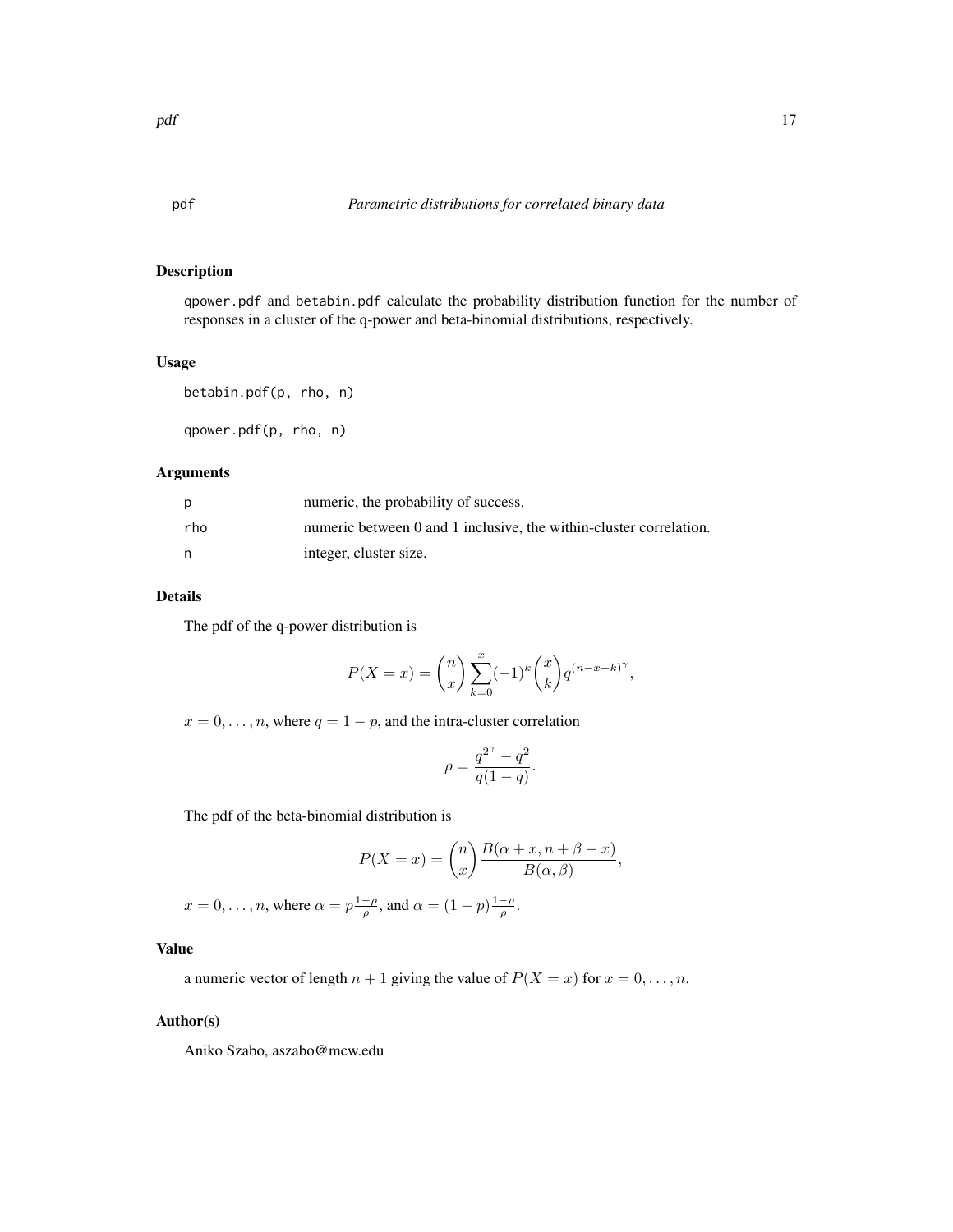#### <span id="page-17-0"></span>References

Kuk, A. A (2004) litter-based approach to risk assessement in developmental toxicity studies via a power family of completely monotone functions *Applied Statistics*, 52, 51-61.

Williams, D. A. (1975) The Analysis of Binary Responses from Toxicological Experiments Involving Reproduction and Teratogenicity *Biometrics*, 31, 949-952.

# See Also

[ran.CBData](#page-17-1) for generating an entire dataset using these functions

# Examples

```
#the distributions have quite different shapes
#with q-power assigning more weight to the "all affected" event than other distributions
plot(0:10, betabin.pdf(0.3, 0.4, 10), type="o", ylim=c(0,0.34),
  ylab="Density", xlab="Number of responses out of 10")
lines(0:10, qpower.pdf(0.3, 0.4, 10), type="o", col="red")
```
<span id="page-17-1"></span>ran.CBData *Generate random correlated binary data*

#### Description

ran.mc.CBData generates a random [CBData](#page-2-1) object from a given two-parameter distribution.

# Usage

```
ran.CBData(sample.sizes, p.gen.fun = function(g) 0.3,
  rho.gen.fun = function(g) 0.2, pdf.fun = qpower.pdf)
```

| sample.sizes | a dataset with variables Trt, ClusterSize and Freq giving the number of clusters<br>to be generated for each Trt/ClusterSize combination.                                                                                                                                                                                |
|--------------|--------------------------------------------------------------------------------------------------------------------------------------------------------------------------------------------------------------------------------------------------------------------------------------------------------------------------|
| p.gen.fun    | a function of one parameter that generates the value of the first parameter of<br>pdf. fun $(p)$ given the group number.                                                                                                                                                                                                 |
| rho.gen.fun  | a function of one parameter that generates the value of the second parameter of<br>pdf. fun $(rho)$ given the group number.                                                                                                                                                                                              |
| pdf.fun      | a function of three parameters $(p, rho, n)$ giving the PDF of the number of re-<br>sponses in a cluster given the two parameters $(p, rho)$ , and the cluster size $(n)$ .<br>Functions implementing two common distributions: the beta-binomial (betabin.pdf)<br>and q-power (qpower.pdf) are provided in the package. |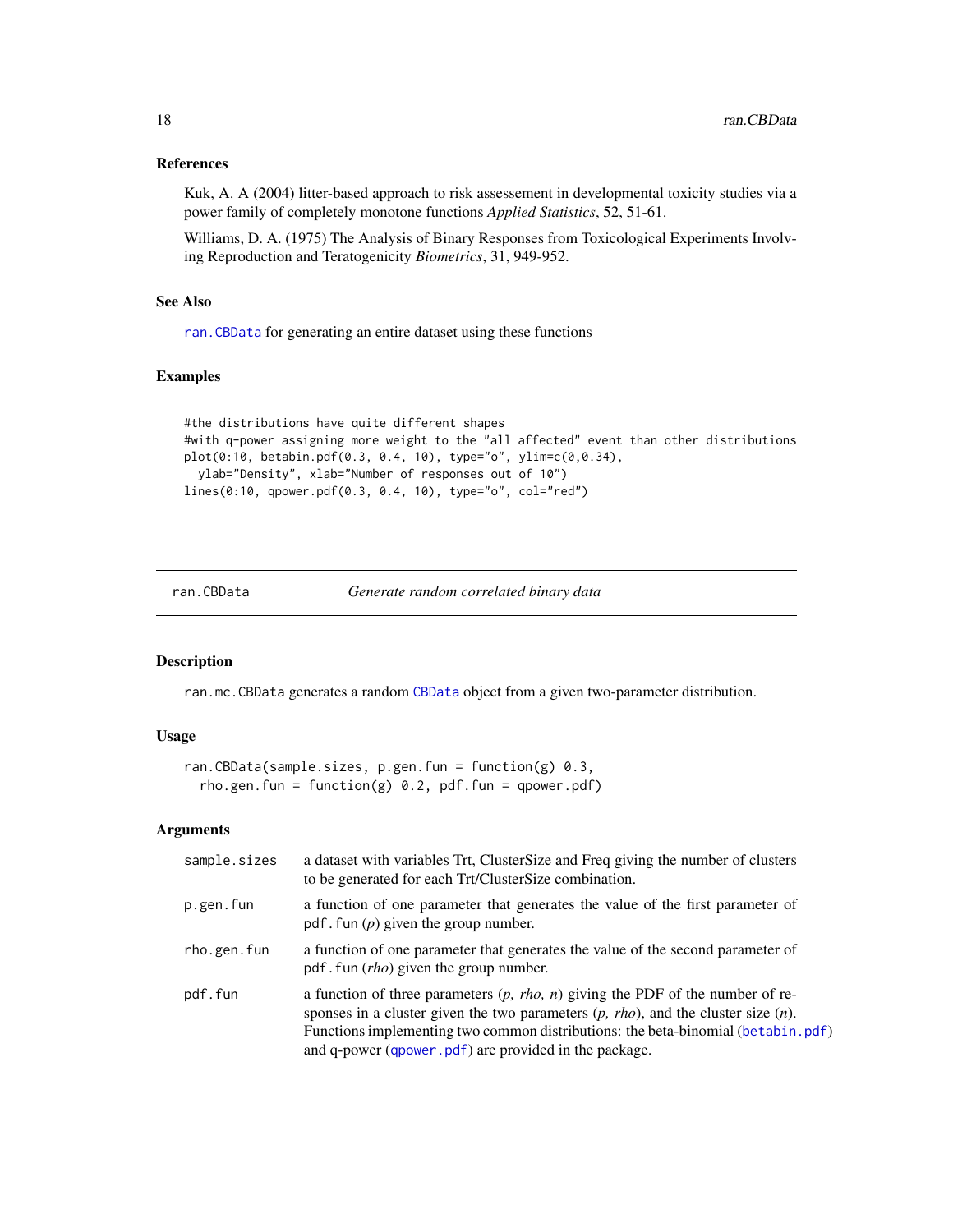#### <span id="page-18-0"></span>ran.CMData 19

# Details

p.gen.fun and rho.gen.fun are functions that generate the parameter values for each treatment group; pdf.fun is a function generating the pdf of the number of responses given the two parameters p and rho, and the cluster size n.

p.gen.fun and rho.gen.fun expect the parameter value of 1 to represent the first group, 2 - the second group, etc.

# Value

a CBData object with randomly generated number of responses with sample sizes specified in the call.

#### Author(s)

Aniko Szabo, aszabo@mcw.edu

# See Also

[betabin.pdf](#page-16-1) and [qpower.pdf](#page-16-1)

#### Examples

```
set.seed(3486)
ss <- expand.grid(Trt=0:3, ClusterSize=5, Freq=4)
#Trt is converted to a factor
rd <- ran.CBData(ss, p.gen.fun=function(g)0.2+0.1*g)
rd
```
<span id="page-18-1"></span>ran.CMData *Generate a random CMData object*

#### Description

Generates random exchangeably correlated multinomial data based on a parametric distribution or using resampling. The Dirichlet-Multinomial, Logistic-Normal multinomial, and discrete mixture multinomial parametric distributions are implemented. All observations will be assigned to the same treatment group, and there is no guarantee of a specific order of the observations in the output.

#### Usage

```
ran.CMData(n, ncat, clustersize.gen, distribution)
```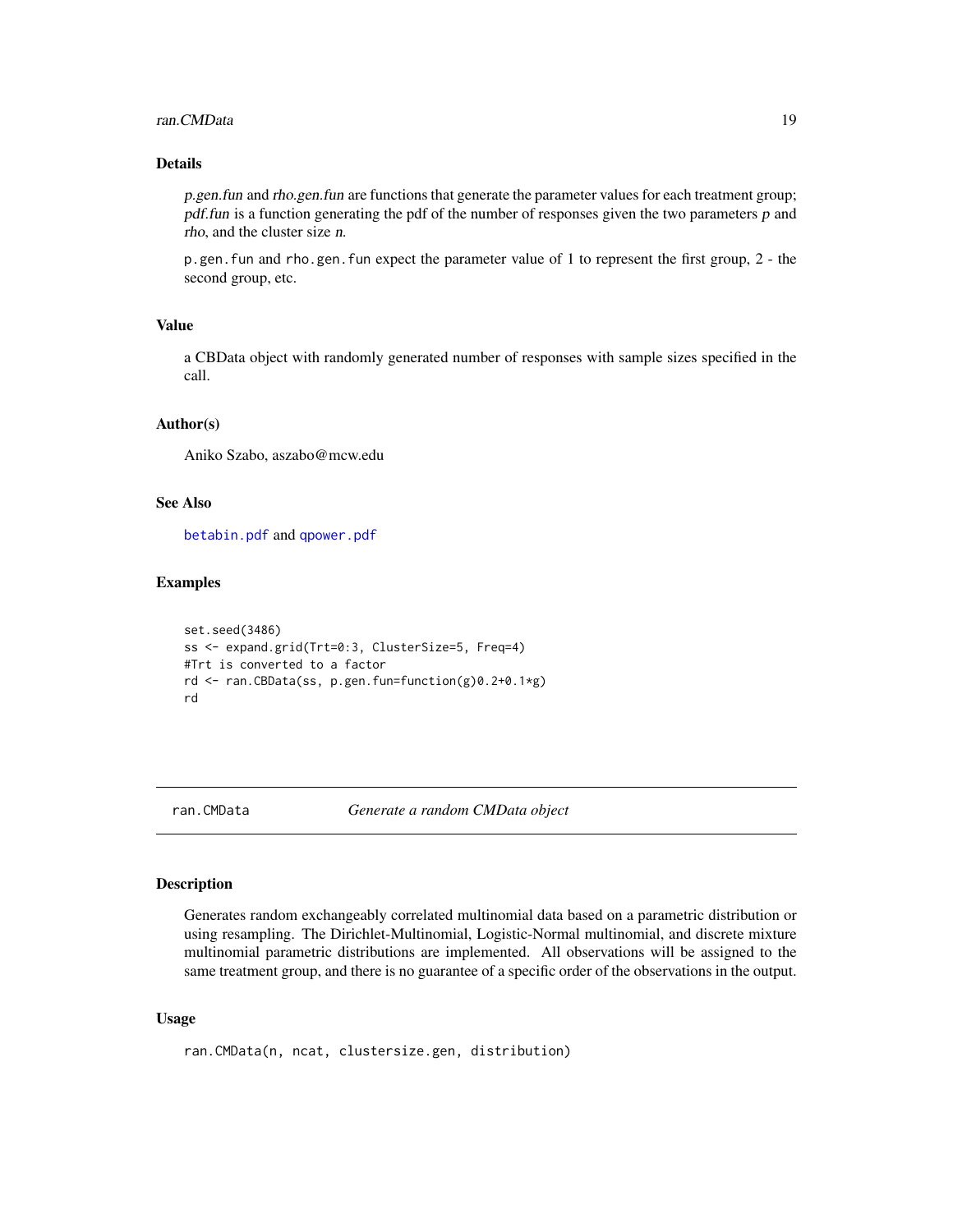#### <span id="page-19-0"></span>Arguments

| n               | number of independent clusters to generate                                                                                                                                                                                                                                                                                                                                                                                                                                                          |
|-----------------|-----------------------------------------------------------------------------------------------------------------------------------------------------------------------------------------------------------------------------------------------------------------------------------------------------------------------------------------------------------------------------------------------------------------------------------------------------------------------------------------------------|
| ncat            | number of response categories                                                                                                                                                                                                                                                                                                                                                                                                                                                                       |
| clustersize.gen |                                                                                                                                                                                                                                                                                                                                                                                                                                                                                                     |
|                 | either an integer vector specifying the sizes of the clusters, which will be recy-<br>cled to achieve the target number of clusters n; or a function with one parameter<br>that returns an integer vector of cluster sizes when the target number of clusters<br>n is passed to it as a parameter                                                                                                                                                                                                   |
| distribution    | a list with two components: "multinom.gen" and "param" that specifies the gen-<br>eration process for each cluster. The "multinom.gen" component should be a<br>function of three parameters: number of clusters, vector of cluster sizes, and<br>parameter list, that a matrix of response counts where each row is a cluster and<br>each column is the number of responses of a given type. The "param" compo-<br>nent should specify the list of parameters needed by the multinom.gen function. |

# Value

a CMData object with randomly generated number of responses with sample sizes specified in the call

#### Author(s)

Aniko Szabo

# See Also

[CMData](#page-3-1) for details about CMData objects; [multinom.gen](#page-13-1) for built-in generating functions

#### Examples

```
# Resample from the dehp dataset
data(dehp)
ran.dehp <- ran.CMData(20, 3, 10, list(multinom.gen=mg.Resample, param=list(data=dehp)))
# Dirichlet-Multinomial distribution with two treatment groups and random cluster sizes
binom.cs \le function(n){rbinom(n, p=0.3, size=10)+1}
dm1 <- ran.CMData(15, 4, binom.cs,
                  list(multinom.gen=mg.DirMult, param=list(shape=c(2,3,2,1))))
dm2 <- ran.CMData(15, 4, binom.cs,
                  list(multinom.gen=mg.DirMult, param=list(shape=c(1,1,4,1))))
ran.dm <- rbind(dm1, dm2)
# Logit-Normal multinomial distribution
ran.ln <- ran.CMData(13, 3, 3,
                     list(multinom.gen=mg.LogitNorm,
                          param=list(mu=c(-1, 1), sigma=matrix(c(1,0.8,0.8,2), nr=2))))
# Mixture of two multinomial distributions
unif.cs <- function(n){sample(5:9, size=n, replace=TRUE)}
```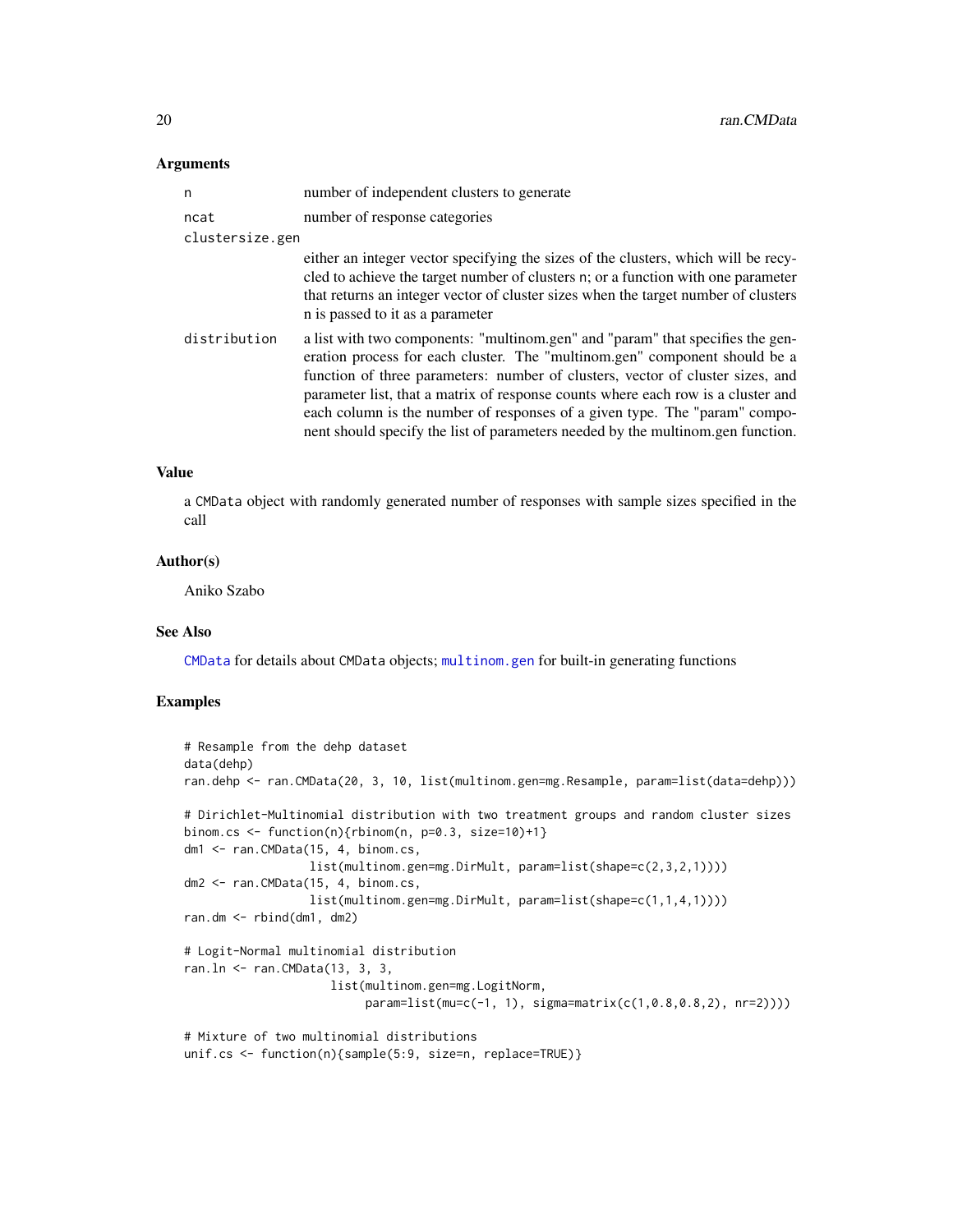# <span id="page-20-0"></span>read.CBData 21

```
ran.mm <- ran.CMData(6, 3, unif.cs,
                    list(multinom.gen=mg.MixMult,
                         param=list(q=c(0.8,0.2), m=rbind(c(-1,0), c(0,2)))))
```
<span id="page-20-1"></span>read.CBData *Read data from external file into a CBData object*

# Description

A convenience function to read data from specially structured file directly into a CBData object.

# Usage

```
read.CBData(file, with.freq = TRUE, ...)
```
# Arguments

| file      | name of file with data. The first column should contain the treatment group, the<br>second the size of the cluster, the third the number of responses in the cluster.<br>Optionally, a fourth column could give the number of times the given combina-<br>tion occurs in the data. |
|-----------|------------------------------------------------------------------------------------------------------------------------------------------------------------------------------------------------------------------------------------------------------------------------------------|
| with.freq | logical indicator of whether a frequency variable is present in the file                                                                                                                                                                                                           |
| .         | additonal arguments passed to read. table                                                                                                                                                                                                                                          |

#### Value

a CBData object

# Author(s)

Aniko Szabo

# See Also

[CBData](#page-2-1)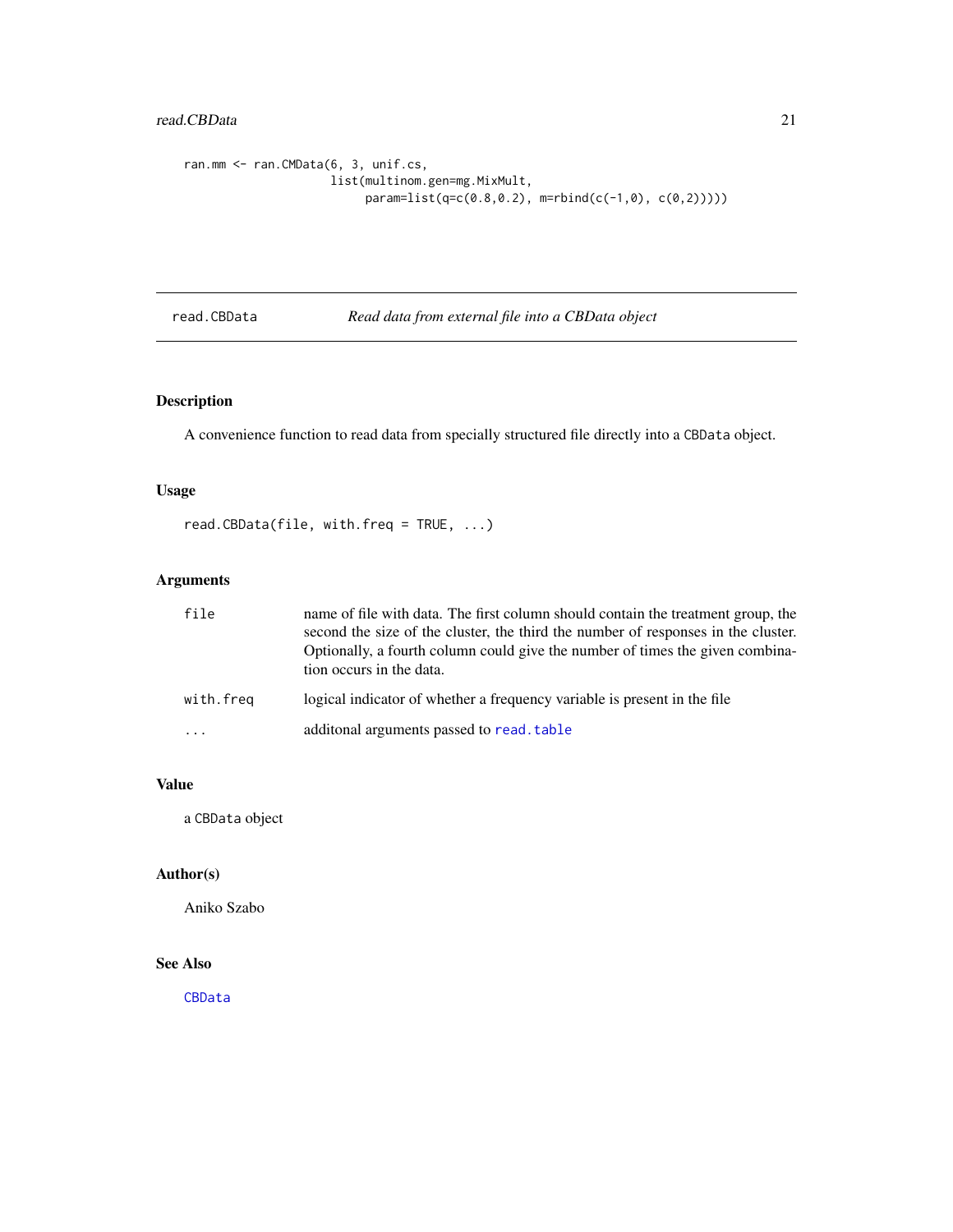<span id="page-21-1"></span><span id="page-21-0"></span>

A convenience function to read data from specially structured file directly into a CMData object. There are two basic data format options: etiher the counts of responses of all categories are given (and the cluster size is the sum of these counts), or the total cluster size is given with the counts of all but one category. The first column should always give the treatment group, then either the counts for each category (first option, chosen by setting with.clustersize = FALSE), or the size of the cluster followed by the counts for all but one category (second option, chosen by setting with.clustersize = TRUE). Optionally, a last column could give the number of times the given combination occurs in the data.

# Usage

```
read.CMData(file, with.clustersize = TRUE, with.freq = TRUE, ...)
```
# Arguments

| file             | name of file with data. The data in the file should be structured as described |
|------------------|--------------------------------------------------------------------------------|
| with.clustersize | above.                                                                         |
|                  | logical indicator of whether a cluster size variable is present in the file    |
| with.freq        | logical indicator of whether a frequency variable is present in the file       |
| .                | additonal arguments passed to read. table                                      |

# Value

a CMData object

#### Author(s)

Aniko Szabo

# See Also

[CMData](#page-3-1)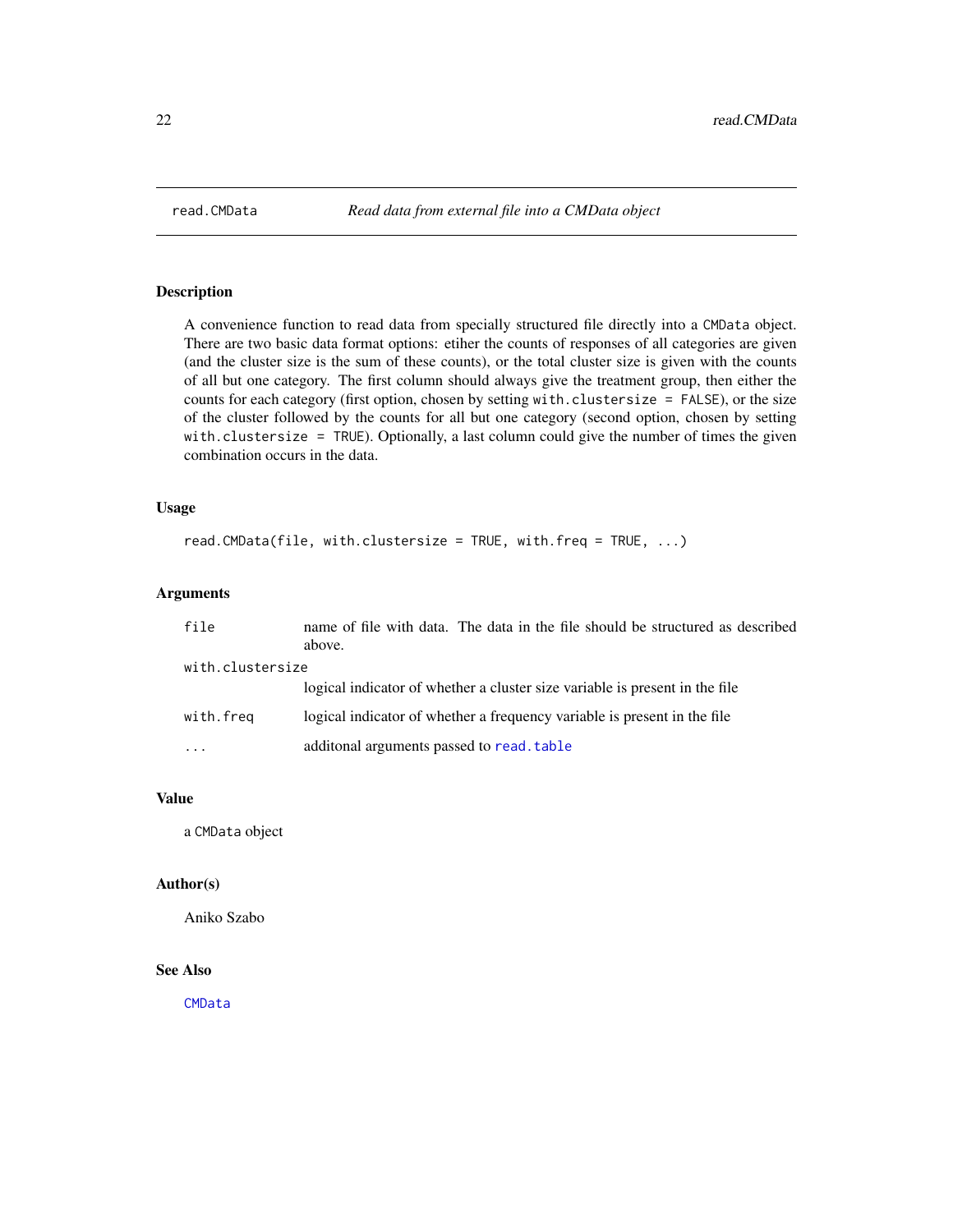<span id="page-22-1"></span><span id="page-22-0"></span>RS.trend.test implements the Rao-Scott adjusted Cochran-Armitage test for linear increasing trend with correlated data.

#### Usage

```
RS.trend.test(cbdata)
```
#### Arguments

cbdata a [CBData](#page-2-1) object

#### Details

The test is based on calculating a design effect for each cluster by dividing the observed variability by the one expected under independence. The number of responses and the cluster size are then divided by the design effect, and a Cochran-Armitage type test statistic is computed based on these adjusted values.

The implementation aims for testing for *increasing* trend, and a one-sided p-value is reported. The test statistic is asymptotically normally distributed, and a two-sided p-value can be easily computed if needed.

# Value

A list with components

| statistic | numeric, the value of the test statistic          |
|-----------|---------------------------------------------------|
| p.val     | numeric, asymptotic one-sided p-value of the test |

#### Author(s)

Aniko Szabo, aszabo@mcw.edu

# References

Rao, J. N. K. & Scott, A. J. A (1992) Simple Method for the Analysis of Clustered Data *Biometrics*, 48, 577-586.

# See Also

[SO.trend.test](#page-26-1), [GEE.trend.test](#page-7-1) for alternative tests; [CBData](#page-2-1) for constructing a CBData object.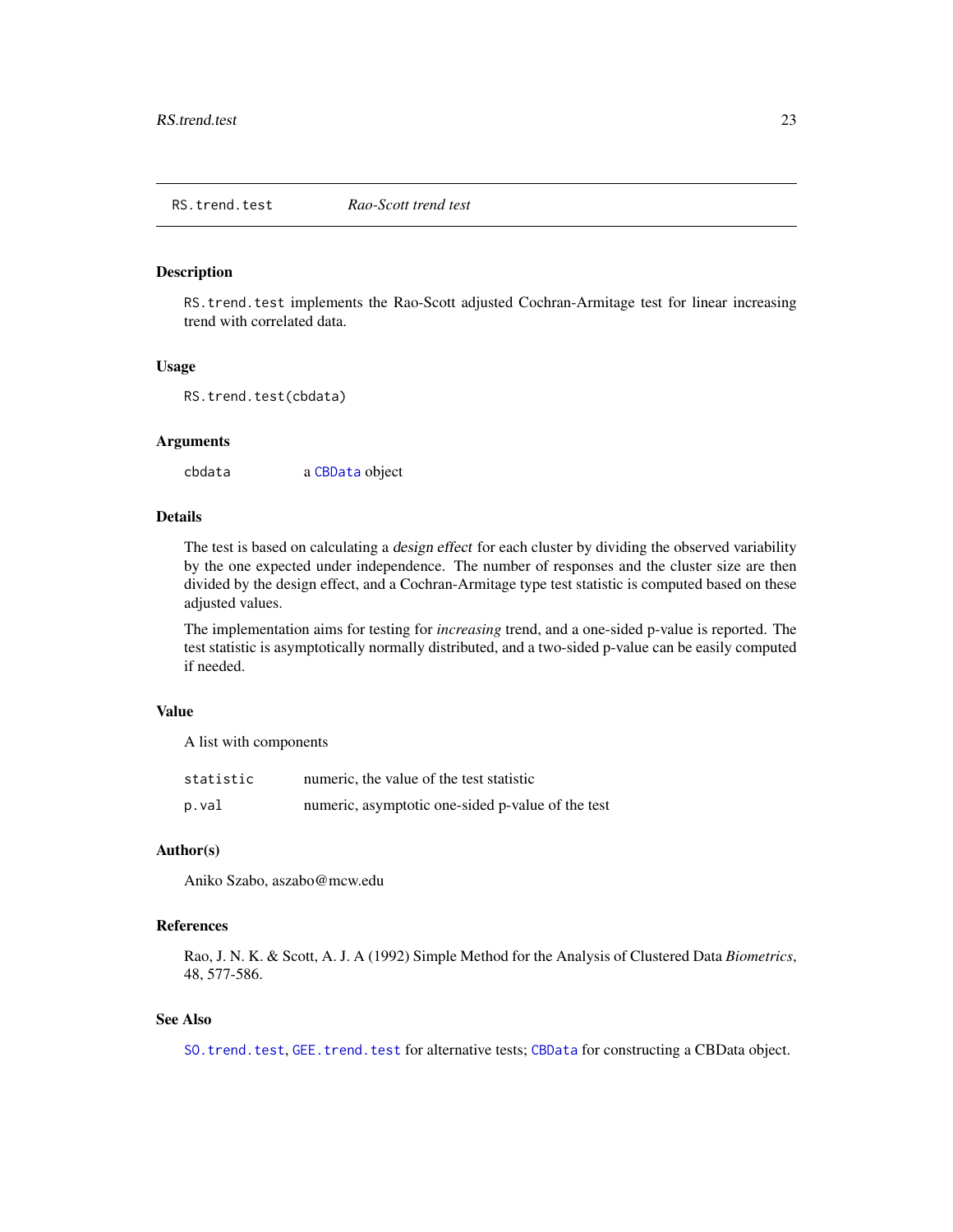<span id="page-23-0"></span>24 shelltox

#### Examples

```
data(shelltox)
RS.trend.test(shelltox)
```
shelltox *Shell Toxicology data*

#### Description

This is a classical developmental toxicology data set. Pregnant banded Dutch rabbits were treated with one of four levels of a chemical. The actual doses are not known, instead the groups are designated as Control, Low, Medium, and High. Before term the animals were sacrificed, and the total number of fetuses, as well as the number affected by the treatment was recorded.

# Usage

data(shelltox)

# Format

A 'CBData' object, that is a data frame with the following variables

| Trt          | factor giving treatment group                                      |
|--------------|--------------------------------------------------------------------|
|              | ClusterSize the size of the litter                                 |
| <b>NResp</b> | the number of affected fetuses                                     |
| Freq         | the number of litters with the given ClusterSize/NResp combination |

# Source

Paul, S. R. (1982) Analysis of proportions of affected foetuses in teratological experiments. *Biometrics*, 38, 361-370.

This data set has been analyzed (and listed) in numerous papers, including

Rao, J. N. K. & Scott, A. J. (1992) A Simple Method for the Analysis of Clustered Data. *Biometrics*, 48, 577-586.

George, E. O. & Kodell, R. L. (1996) Tests of Independence, Treatment Heterogeneity, and Dose-Related Trend With Exchangeable Binary Data. *Journal of the American Statistical Association*, 91, 1602-1610.

Lee, S. (2003) Analysis of the Binary Littermate Data in the One-Way Layout. *Biometrical Journal*, 45, 195-206.

#### Examples

data(shelltox)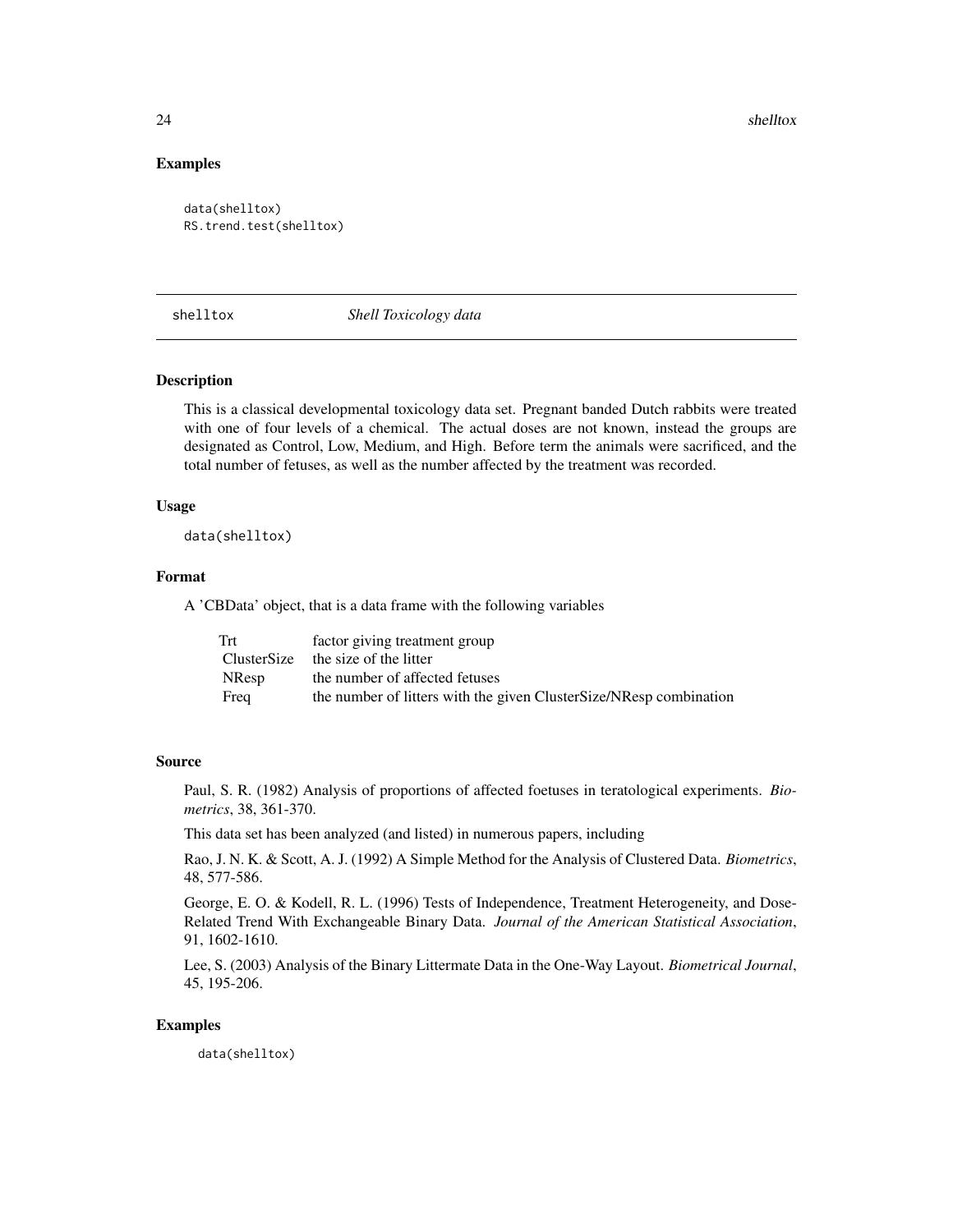#### <span id="page-24-0"></span>SO.LRT 25

stripchart(I(NResp/ClusterSize)~Trt, cex=sqrt(shelltox\$Freq), data=shelltox, pch=1, method="jitter", vertical=TRUE, ylab="Proportion affected")

<span id="page-24-1"></span>

SO.LRT *Likelihood-ratio test statistic*

#### Description

SO.LRT computes the likelihood ratio test statistic for stochastic ordering against equality assuming marginal compatibility for both alternatives. Note that this statistic does not have a  $\chi^2$  distribution, so the p-value computation is not straightforward. The S0.trend.test function implements a permutation-based evaluation of the p-value for the likelihood-ratio test.

#### Usage

SO.LRT(cbdata, control = soControl())

#### Arguments

| cbdata  | a CBData object                                                                      |
|---------|--------------------------------------------------------------------------------------|
| control | an optional list of control settings, usually a call to soControl. See there for the |
|         | names of the settable control values and their effect.                               |

#### Value

The value of the likelihood ratio test statistic is returned with two attributes:

| 110 | the log-likelihood under $H_0$ (equality)         |  |
|-----|---------------------------------------------------|--|
| 111 | the log-likelihood under $H_a$ (stochastic order) |  |

#### Author(s)

Aniko Szabo

# See Also

[SO.trend.test](#page-26-1), [soControl](#page-28-1)

# Examples

```
data(shelltox)
LRT <- SO.LRT(shelltox, control=soControl(max.iter = 100, max.directions = 50))
LRT
```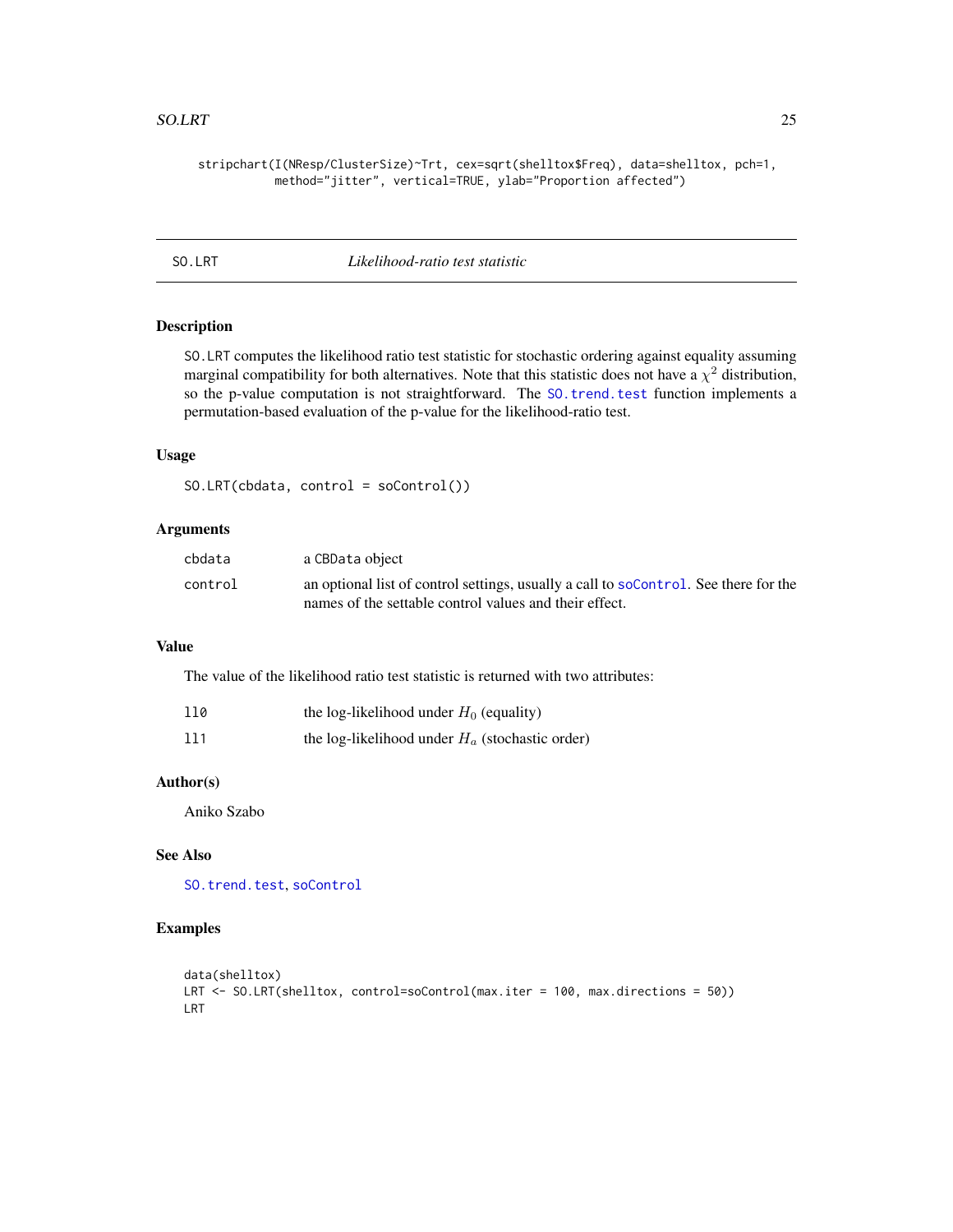SO.mc.est computes the nonparametric maximum likelihood estimate of the distribution of the number of responses in a cluster  $P(R = r|n)$  under a stochastic ordering constraint. Umbrella ordering can be specified using the turn parameter.

# Usage

SO.mc.est(cbdata, turn = 1, control =  $sochtrol()$ )

#### Arguments

| cbdata  | an object of class CBData.                                                                                                                     |
|---------|------------------------------------------------------------------------------------------------------------------------------------------------|
| turn    | integer specifying the peak of the umbrella ordering (see Details). The default<br>corresponds to a non-decreasing order.                      |
| control | an optional list of control settings, usually a call to soControl. See there for the<br>names of the settable control values and their effect. |

#### Details

Two different algorithms: EM and ISDM are implemented. In general, ISDM (the default) should be faster, though its performance depends on the tuning parameter max.directions: values that are too low or too high slow the algorithm down.

SO.mc.est allows extension to an umbrella ordering:  $D_1 \geq^{st} \cdots \geq^{st} D_k \leq^{st} \cdots \leq^{st} D_n$  by specifying the value of  $k$  as the turn parameter. This is an experimental feature, and at this point none of the other functions can handle umbrella orderings.

# Value

A list with components:

Components Q and D are unlikely to be needed by the user.

| MLest    | data frame with the maximum likelihood estimates of $P(R_i = r n)$                           |
|----------|----------------------------------------------------------------------------------------------|
| Q        | numeric matrix; estimated weights for the mixing distribution                                |
| D        | numeric matrix; directional derivative of the log-likelihood                                 |
| loglik   | the achieved value of the log-likelihood                                                     |
| converge | a 2-element vector with the achived relative error and the performed number of<br>iterations |

#### Author(s)

Aniko Szabo, aszabo@mcw.edu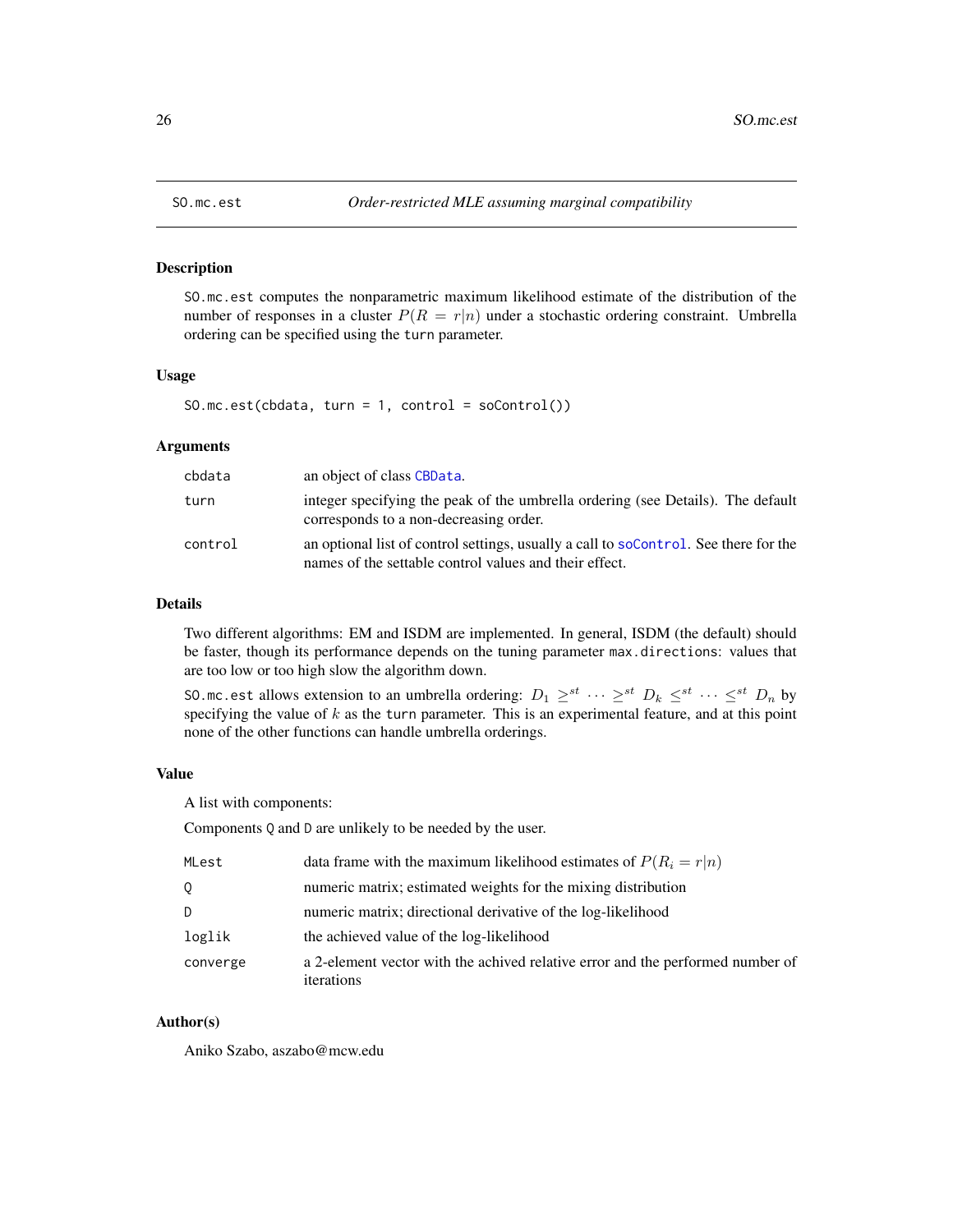#### <span id="page-26-0"></span>SO.trend.test 27

# References

Szabo A, George EO. (2009) On the Use of Stochastic Ordering to Test for Trend with Clustered Binary Data. *Biometrika*

#### See Also

[soControl](#page-28-1)

# Examples

```
data(shelltox)
ml <- SO.mc.est(shelltox, control=soControl(eps=0.01, method="ISDM"))
attr(ml, "converge")
require(lattice)
panel.cumsum \leq function(x,y,...){
 x.ord \leq order(x)panel.xyplot(x[x.ord], cumsum(y[x.ord]), ...)}
xyplot(Prob~NResp|factor(ClusterSize), groups=Trt, data=ml, type="s",
     panel=panel.superpose, panel.groups=panel.cumsum,
     as.table=TRUE, auto.key=list(columns=4, lines=TRUE, points=FALSE),
     xlab="Number of responses", ylab="Cumulative Probability R(R>=r|N=n)",
   ylim=c(0,1.1), main="Stochastically ordered estimates\n with marginal compatibility")
```

```
SO.trend.test Likelihood ratio test of stochastic ordering
```
#### **Description**

Performs a likelihood ratio test of stochastic ordering versus equality using permutations to estimate the null-distribution and the p-value. If only the value of the test statistic is needed, use [SO.LRT](#page-24-1) instead.

#### Usage

```
SO.trend.test(cbdata, R = 100, control = soControl())
```

| cbdata  | a CBData object.                                                                                                                               |
|---------|------------------------------------------------------------------------------------------------------------------------------------------------|
| R       | an integer – the number of random permutations for estimating the null distribu-<br>tion.                                                      |
| control | an optional list of control settings, usually a call to soControl. See there for the<br>names of the settable control values and their effect. |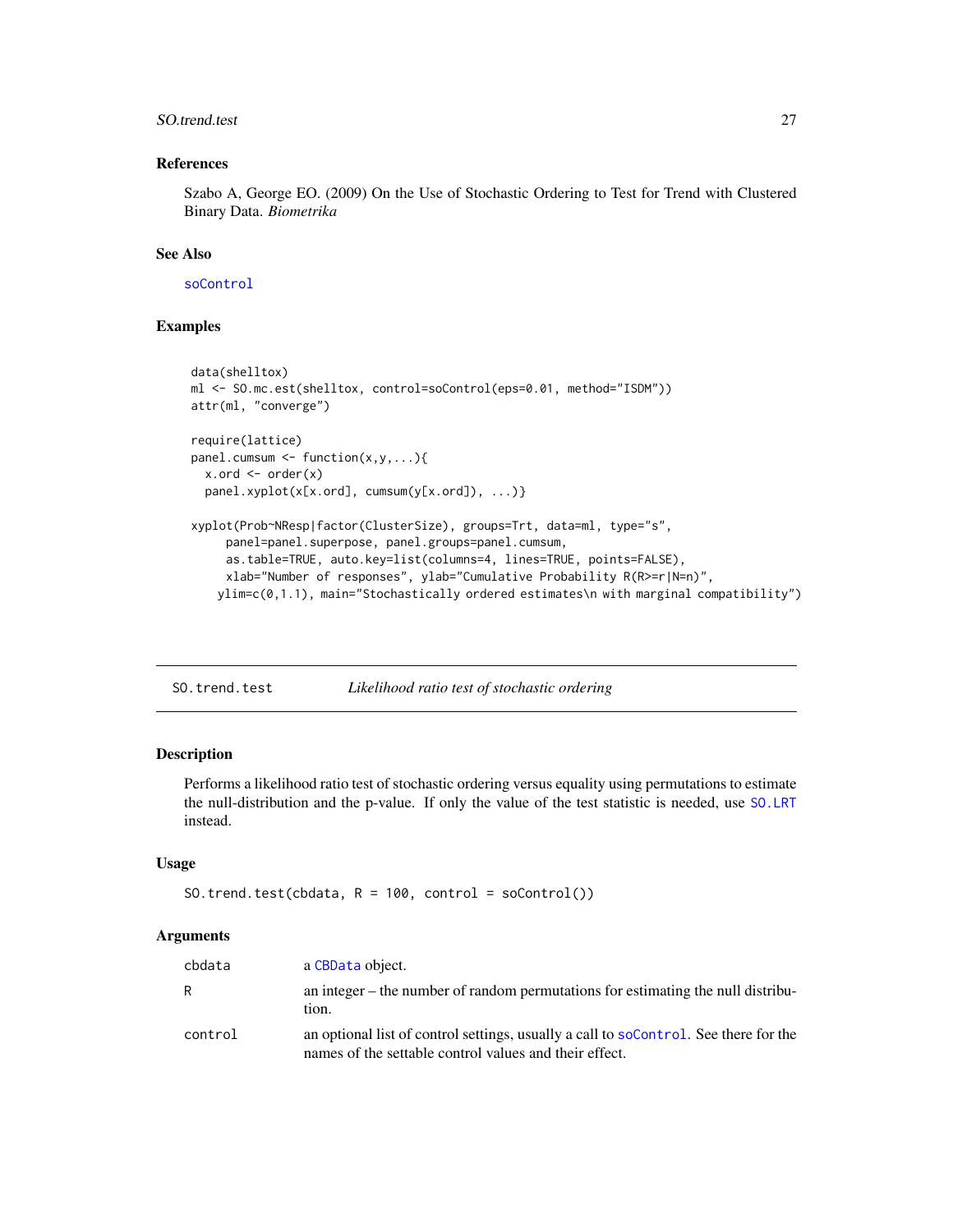# Details

The test is valid only under the assumption that the cluster-size distribution does not depend on group. During the estimation of the null-distribution the group assignments of the clusters are permuted keeping the group sizes constant; the within-group distribution of the cluster-sizes will vary randomly during the permutation test.

The default value of R is probably too low for the final data analysis, and should be increased.

#### Value

A list with the following components

| LRT      | the value of the likelihood ratio test statistic. It has two attributes: 110 and 111<br>- the values of the log-likelihood under $H_0$ and $H_a$ respectively. |
|----------|----------------------------------------------------------------------------------------------------------------------------------------------------------------|
| p.val    | the estimated one-sided p-value.                                                                                                                               |
| boot.res | an object of class "boot" with the detailed results of the permutations. See boot<br>for details.                                                              |

# Author(s)

Aniko Szabo, aszabo@mcw.edu

#### References

Szabo A, George EO. (2009) On the Use of Stochastic Ordering to Test for Trend with Clustered Binary Data.

#### See Also

[SO.LRT](#page-24-1) for calculating only the test statistic, [soControl](#page-28-1)

#### Examples

```
data(shelltox)
set.seed(45742)
sh.test <- SO.trend.test(shelltox, R=5, control=soControl(eps=0.1, max.directions=25))
sh.test
```

```
#a plot of the resampled LRT values
#would look better with a reasonable value of R
null.vals <- sh.test$boot.res$t[,1]
hist(null.vals, breaks=10, freq=FALSE, xlab="Test statistic", ylab="Density",
     main="Simulated null-distribution", xlim=range(c(0,20,null.vals)))
points(sh.test$LRT, 0, pch="*",col="red", cex=3)
```
<span id="page-27-0"></span>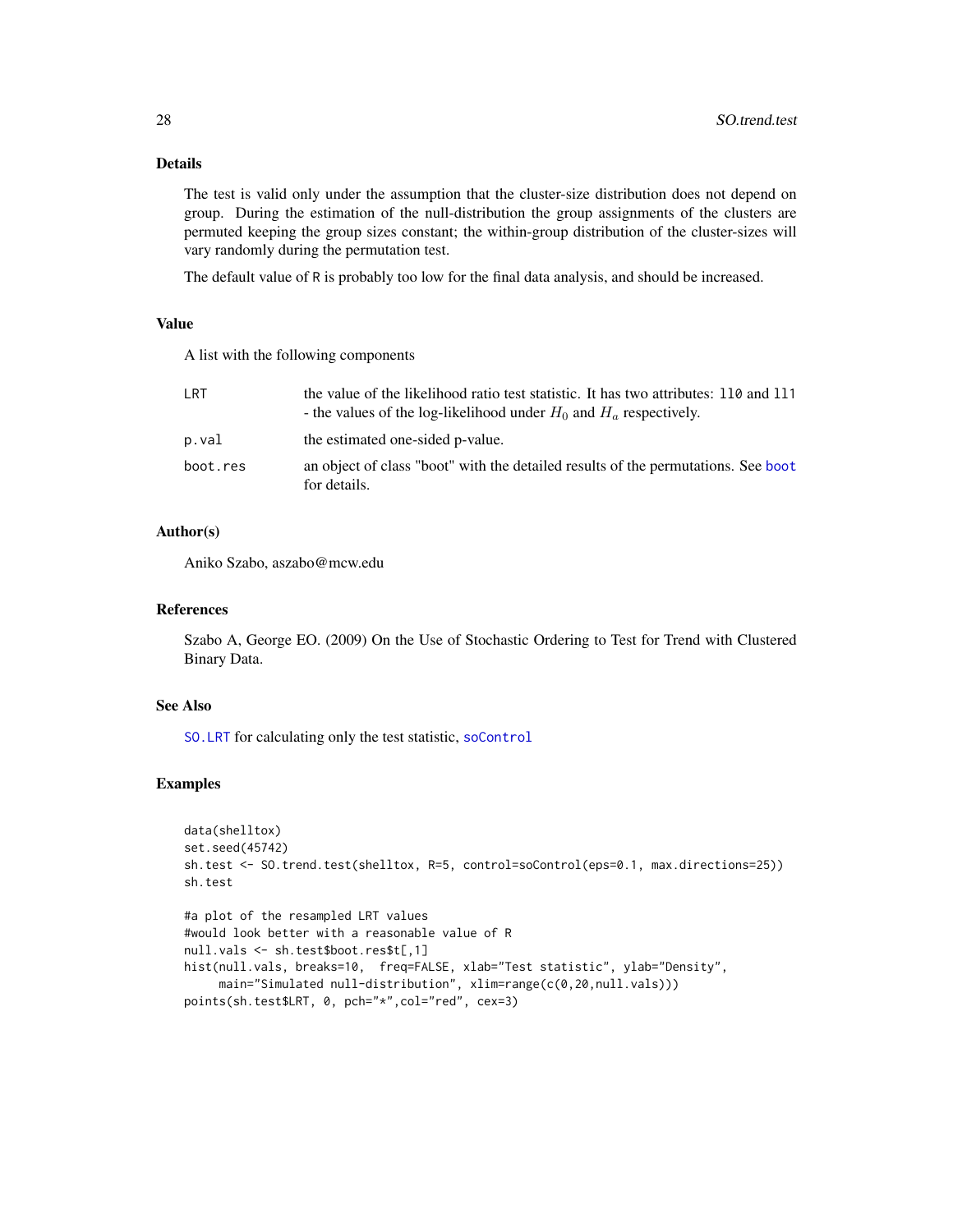<span id="page-28-1"></span><span id="page-28-0"></span>

The values supplied in the function call replace the defaults and a list with all possible arguments is returned. The returned list is used as the control argument to the [mc.est](#page-9-1), [SO.LRT](#page-24-1), and [SO.trend.test](#page-26-1) functions.

# Usage

```
soControl(method = c("ISDM", "EM"), eps = 0.005, max.iter = 5000,
 max.directions = 0, start = ifelse(method == "ISDM", "H0",
  "uniform"), verbose = FALSE)
```
#### Arguments

| method         | a string specifying the maximization method                                                                                                                                                                                                                                        |
|----------------|------------------------------------------------------------------------------------------------------------------------------------------------------------------------------------------------------------------------------------------------------------------------------------|
| eps            | a numeric value giving the maximum absolute error in the log-likelihood                                                                                                                                                                                                            |
| max.iter       | an interger specifying the maximal number of iterations                                                                                                                                                                                                                            |
| max.directions | an integer giving the maximal number of directions considered at one step of the<br>ISDM method. If zero or negative, it is set to the number of non-empty cells. A<br>value of 1 corresponds to the VDM algorithm.                                                                |
| start          | a string specifying the starting setup of the mixing distribution; "HO" puts weight<br>only on constant vectors (corresponding to the null hypothesis of no change),<br>"uniform" puts equal weight on all elements. Only a "uniform" start can be used<br>for the "EM" algorithm. |
| verbose        | a logical value; if TRUE details of the optimization are shown.                                                                                                                                                                                                                    |
|                |                                                                                                                                                                                                                                                                                    |

#### Value

a list with components for each of the possible arguments.

#### Author(s)

Aniko Szabo aszabo@mcw.edu

#### See Also

[mc.est](#page-9-1), [SO.LRT](#page-24-1), [SO.trend.test](#page-26-1)

# Examples

```
# decrease the maximum number iterations and
# request the "EM" algorithm
soControl(method="EM", max.iter=100)
```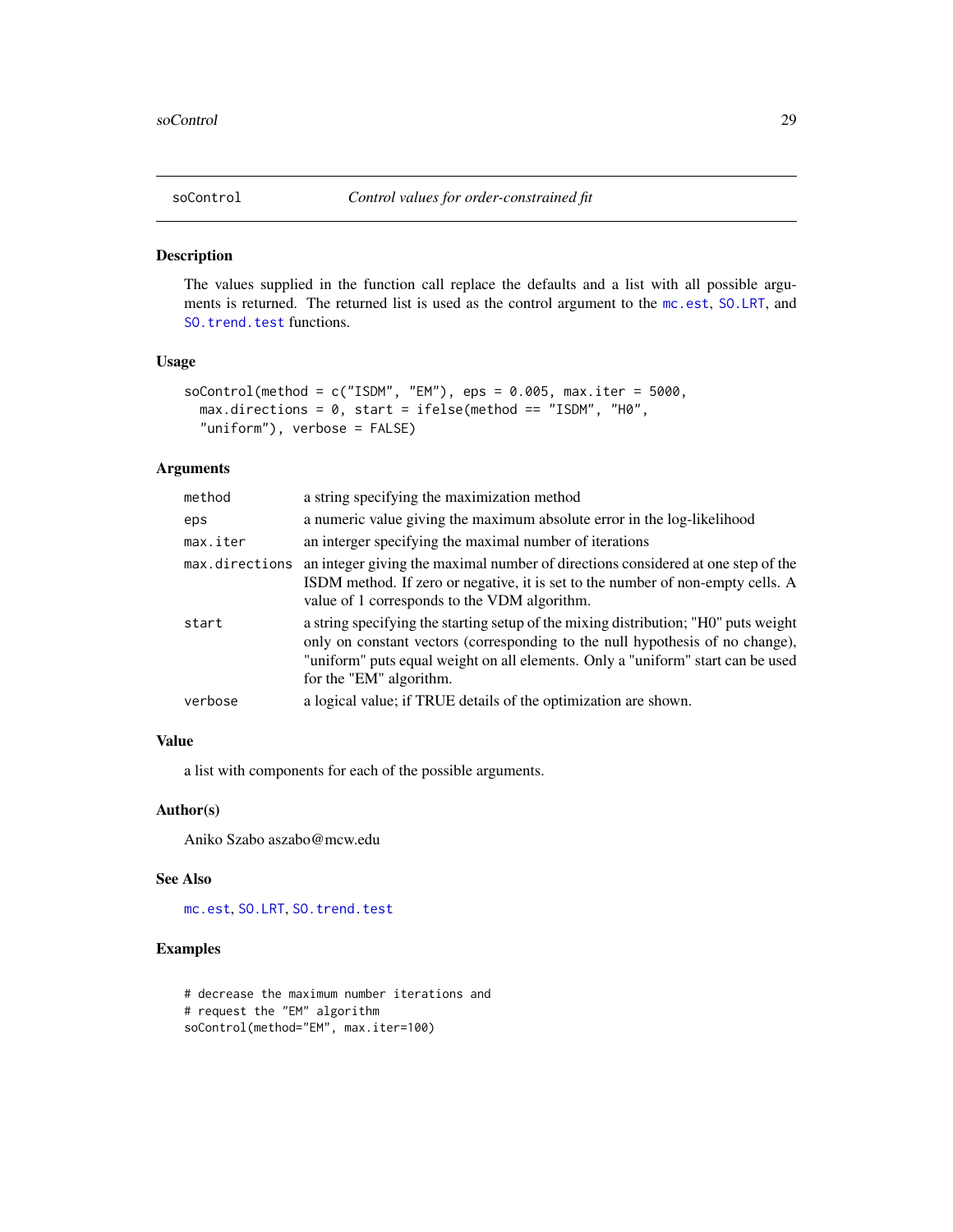<span id="page-29-1"></span><span id="page-29-0"></span>

The trend. test function provides a common interface to the trend tests implemented in this pack-age: [SO.trend.test](#page-26-1), [RS.trend.test](#page-22-1), and [GEE.trend.test](#page-7-1). The details of each test can be found on their help page.

#### Usage

trend.test(cbdata, test = c("RS", "GEE", "GEEtrend", "GEEall", "SO"), exact = test == "SO",  $R = 100$ , control = soControl())

# Arguments

| cbdata  | a CBData object                                                                                                                                                                                                                                                                                                                                     |
|---------|-----------------------------------------------------------------------------------------------------------------------------------------------------------------------------------------------------------------------------------------------------------------------------------------------------------------------------------------------------|
| test    | character string defining the desired test statistic. "RS" performs the Rao-Scott<br>test (RS, trend, test), "SO" performs the stochastic ordering test (SO, trend, test),<br>"GEE", "GEEtrend", "GEEall" perform the GEE-based test (GEE. trend. test)<br>with constant, linearly modeled, and freely varying scale parameters, respec-<br>tively. |
| exact   | logical, should an exact permutation test be performed. Only an exact test can<br>be performed for "SO". The default is to use the asymptotic p-values except for<br>"SO".                                                                                                                                                                          |
| R       | integer, number of permutations for the exact test                                                                                                                                                                                                                                                                                                  |
| control | an optional list of control settings for the stochastic order ("SO") test, usually<br>a call to soControl. See there for the names of the settable control values and<br>their effect.                                                                                                                                                              |

# Value

A list with two components and an optional "boot" attribute that contains the detailed results of the permutation test as an object of class [boot](#page-0-0) if an exact test was performed.

| statistic | numeric, the value of the test statistic          |
|-----------|---------------------------------------------------|
| p.val     | numeric, asymptotic one-sided p-value of the test |

# Author(s)

Aniko Szabo, aszabo@mcw.edu

#### See Also

[SO.trend.test](#page-26-1), [RS.trend.test](#page-22-1), and [GEE.trend.test](#page-7-1) for details about the available tests.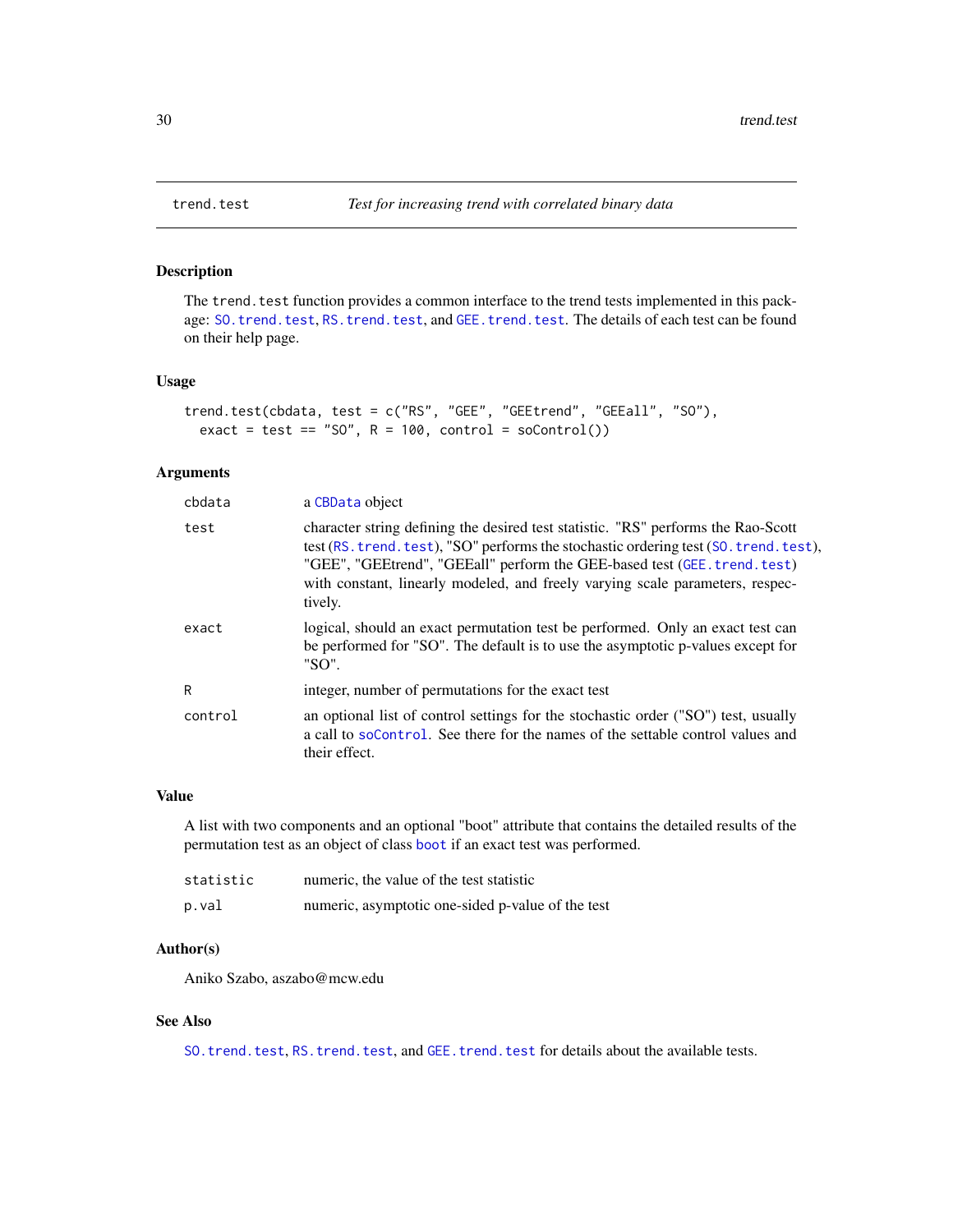#### <span id="page-30-0"></span>uniprobs 31

#### Examples

```
data(shelltox)
trend.test(shelltox, test="RS")
set.seed(5724)
#R=50 is too low to get a good estimate of the p-value
trend.test(shelltox, test="RS", R=50, exact=TRUE)
```
<span id="page-30-1"></span>uniprobs *Extract univariate marginal probabilities from joint probability arrays*

# Description

Calculates the marginal probability of each event type for exchangeable correlated multinomial data based on joint probability estimates calculated by the [jointprobs](#page-8-1) function.

#### Usage

```
uniprobs(jp, type = attr(jp, "type"))
```
# Arguments

| jp   | the output of joint probability arrays by treatment                              |
|------|----------------------------------------------------------------------------------|
| type | one of c("averaged","cluster","mc") - the type of joint probability. By default, |
|      | the type attribute of ip is used.                                                |

#### Value

a list of estimated probability of each outcome by treatment group. The elements are either matrices or vectors depending on whether cluster-size specific estimates were requested (type="cluster") or not.

#### See Also

[jointprobs](#page-8-1) for calculating the joint probability arrays

# Examples

```
data(dehp)
tau <- jointprobs(dehp, type="averaged")
uniprobs(tau)
#separately for each cluster size
tau2 <- jointprobs(dehp, type="cluster")
uniprobs(tau2)
```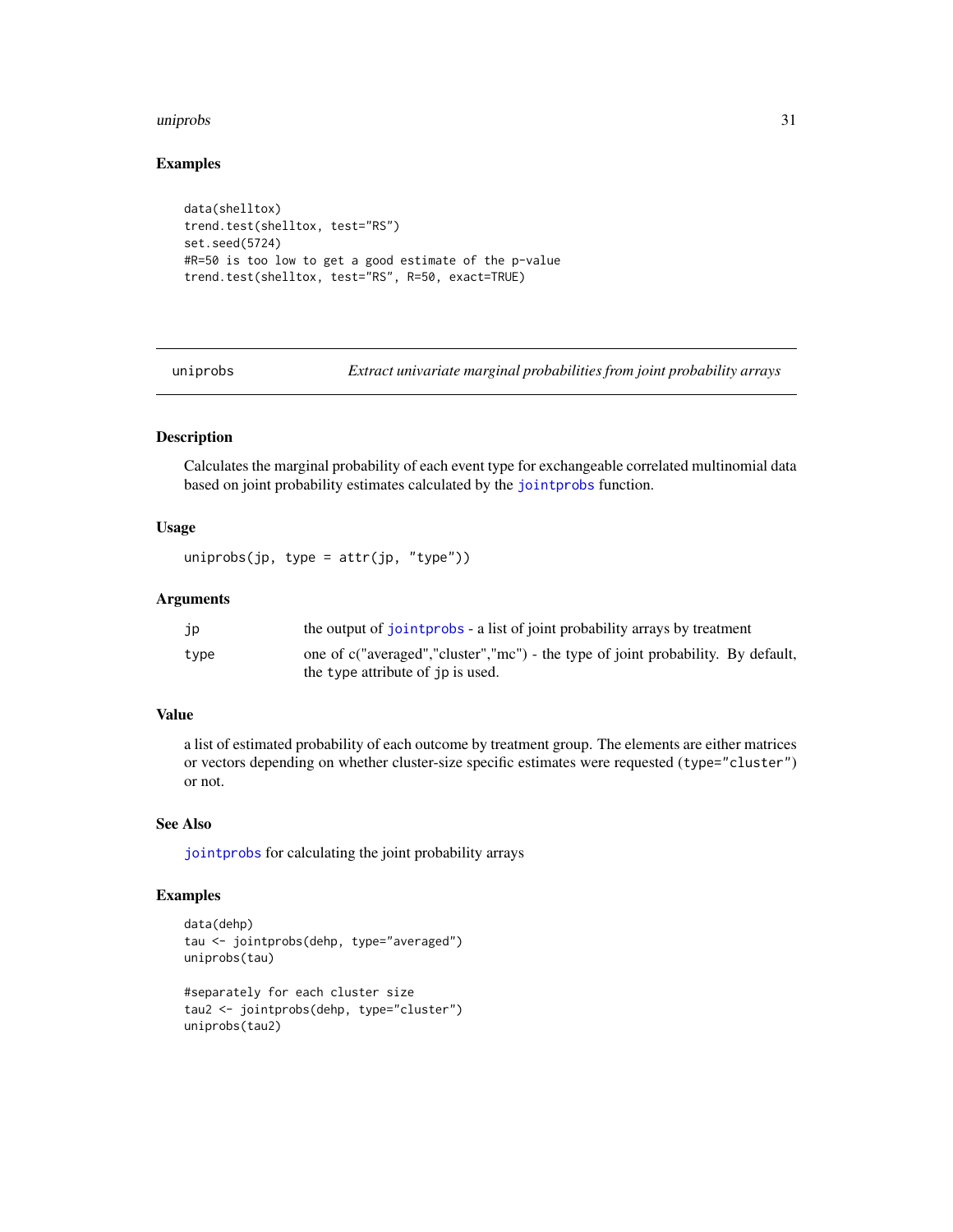<span id="page-31-0"></span>

unwrap is a utility function that reformats a CBData or CMData object so that each row is one observation (instead of one or more clusters). A new 'ID' variable is added to indicate clusters. This form can be useful for setting up the data for a different package.

#### Usage

```
## S3 method for class 'CBData'
unwrap(object, ...)
## S3 method for class 'CMData'
unwrap(object, ...)
```
unwrap(object, ...)

#### Arguments

| object   | a CBData object                               |
|----------|-----------------------------------------------|
| $\cdots$ | other potential arguments; not currently used |

# Value

For unwrap.CMData: a data frame with one row for each cluster element (having a multinomial outcome) with the following standardized column names

| Trt         | factor, the treatment group                                                 |
|-------------|-----------------------------------------------------------------------------|
| ClusterSize | numeric, the cluster size                                                   |
| ΙD          | factor, each level representing a different cluster                         |
| Resp        | numeric with integer values giving the response type of the cluster element |
|             |                                                                             |

For unwrap.CBData: a data frame with one row for each cluster element (having a binary outcome) with the following standardized column names

| Trt         | factor, the treatment group                                         |
|-------------|---------------------------------------------------------------------|
| ClusterSize | numeric, the cluster size                                           |
| ΙD          | factor, each level representing a different cluster                 |
| Resp        | numeric with 0/1 values, giving the response of the cluster element |

# Author(s)

Aniko Szabo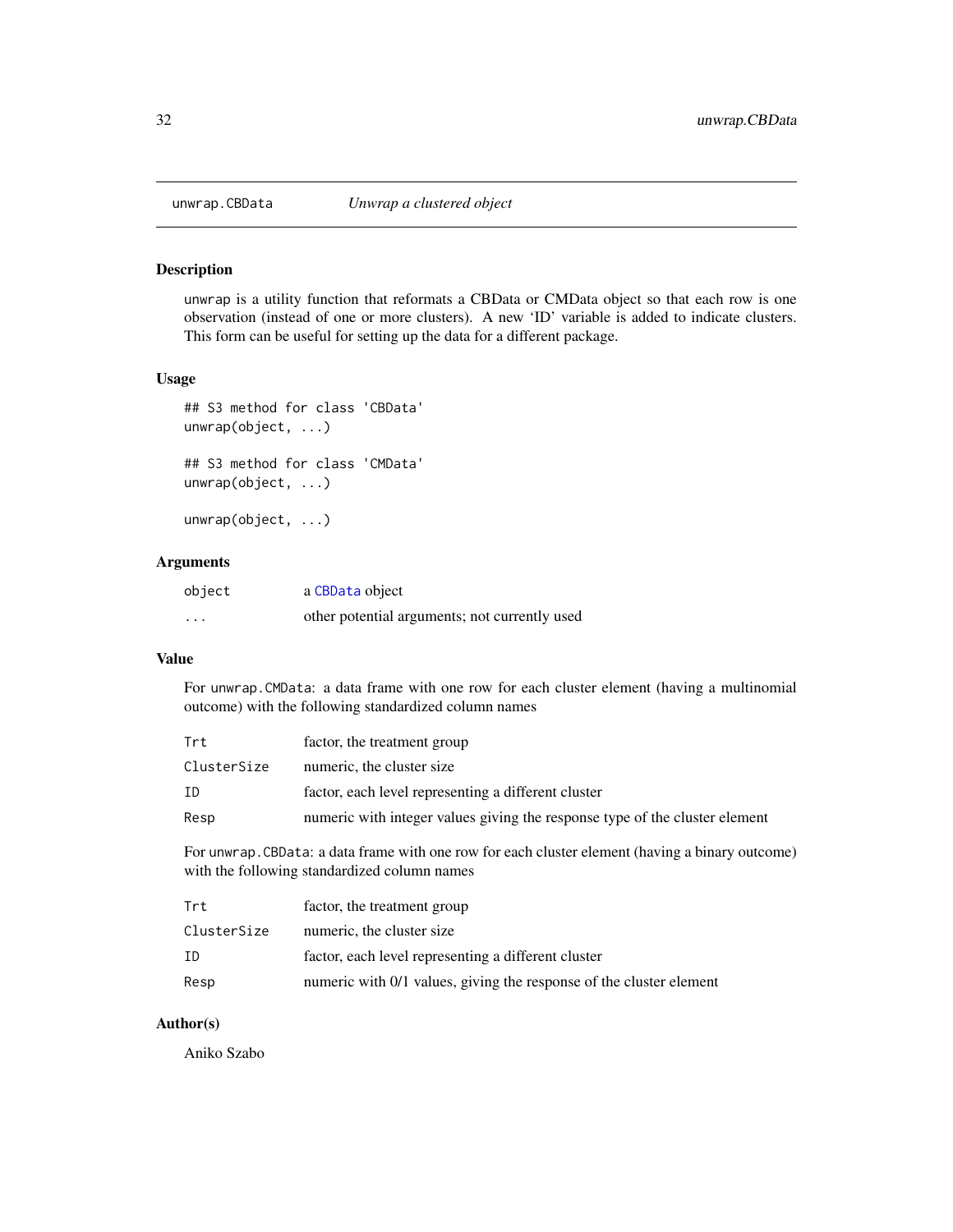# unwrap.CBData 33

# Examples

data(dehp) dehp.long <- unwrap(dehp) head(dehp.long)

data(shelltox) ush <- unwrap(shelltox) head(ush)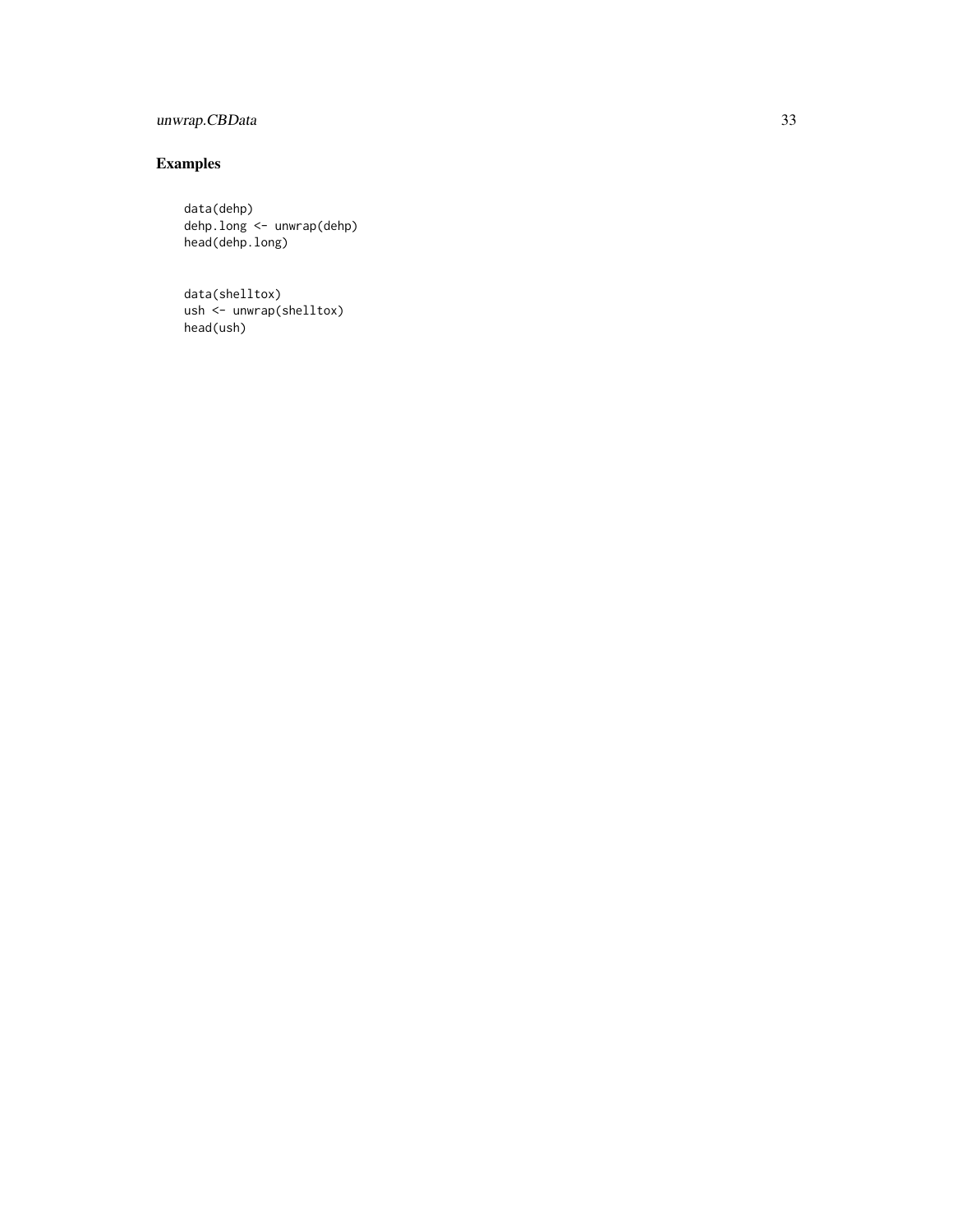# <span id="page-33-0"></span>Index

∗Topic IO read.CBData, [21](#page-20-0) read.CMData, [22](#page-21-0) ∗Topic classes CBData, [3](#page-2-0) CMData, [4](#page-3-0) ∗Topic datasets dehp, [5](#page-4-0) egde, [6](#page-5-0) shelltox, [24](#page-23-0) ∗Topic distribution pdf, [17](#page-16-0) ran.CBData, [18](#page-17-0) ran.CMData, [19](#page-18-0) ∗Topic file read.CBData, [21](#page-20-0) read.CMData, [22](#page-21-0) ∗Topic htest GEE.trend.test, [8](#page-7-0) mc.test.chisq.CMData, [12](#page-11-0) NOSTASOT, [15](#page-14-0) RS.trend.test, [23](#page-22-0) SO.LRT, [25](#page-24-0) SO.trend.test, [27](#page-26-0) trend.test, [30](#page-29-0) ∗Topic manip CBData, [3](#page-2-0) CMData, [4](#page-3-0) Extract, [7](#page-6-0) unwrap.CBData, [32](#page-31-0) ∗Topic models GEE.trend.test, [8](#page-7-0) mc.est.CMData, [10](#page-9-0) SO.mc.est, [26](#page-25-0) soControl, [29](#page-28-0) ∗Topic nonparametric CorrBin-package, [2](#page-1-0) mc.est.CMData, [10](#page-9-0) NOSTASOT, [15](#page-14-0)

RS.trend.test, [23](#page-22-0) SO.LRT, [25](#page-24-0) SO.mc.est, [26](#page-25-0) SO.trend.test, [27](#page-26-0) trend.test, [30](#page-29-0) ∗Topic package CorrBin-package, [2](#page-1-0) [.CBData *(*Extract*)*, [7](#page-6-0) [.CMData *(*Extract*)*, [7](#page-6-0) [.data.frame, *[7](#page-6-0)* betabin.pdf, *[18,](#page-17-0) [19](#page-18-0)* betabin.pdf *(*pdf*)*, [17](#page-16-0) boot, *[28](#page-27-0)*, *[30](#page-29-0)* CBData, *[3](#page-2-0)*, [3,](#page-2-0) *[8,](#page-7-0) [9](#page-8-0)*, *[11,](#page-10-0) [12](#page-11-0)*, *[15](#page-14-0)*, *[18](#page-17-0)*, *[21](#page-20-0)*, *[23](#page-22-0)*, *[26,](#page-25-0) [27](#page-26-0)*, *[30](#page-29-0)*, *[32](#page-31-0)* CMData, *[3](#page-2-0)*, [4,](#page-3-0) *[8](#page-7-0)*, *[11,](#page-10-0) [12](#page-11-0)*, *[20](#page-19-0)*, *[22](#page-21-0)* CorrBin *(*CorrBin-package*)*, [2](#page-1-0) CorrBin-package, [2](#page-1-0) dehp, [5](#page-4-0) egde, [6](#page-5-0) Extract, [7](#page-6-0) GEE.trend.test, [8,](#page-7-0) *[23](#page-22-0)*, *[30](#page-29-0)* geese, *[9](#page-8-0)* jointprobs, [9,](#page-8-0) *[13,](#page-12-0) [14](#page-13-0)*, *[31](#page-30-0)* mc.est, *[3](#page-2-0)*, *[10](#page-9-0)*, *[13](#page-12-0)*, *[29](#page-28-0)* mc.est *(*mc.est.CMData*)*, [10](#page-9-0) mc.est.CMData, [10](#page-9-0) mc.test.chisq, *[3](#page-2-0)* mc.test.chisq *(*mc.test.chisq.CMData*)*, [12](#page-11-0) mc.test.chisq.CMData, [12](#page-11-0) mg.DirMult *(*multinom.gen*)*, [14](#page-13-0) mg.LogitNorm *(*multinom.gen*)*, [14](#page-13-0) mg.MixMult *(*multinom.gen*)*, [14](#page-13-0) mg.Resample *(*multinom.gen*)*, [14](#page-13-0)